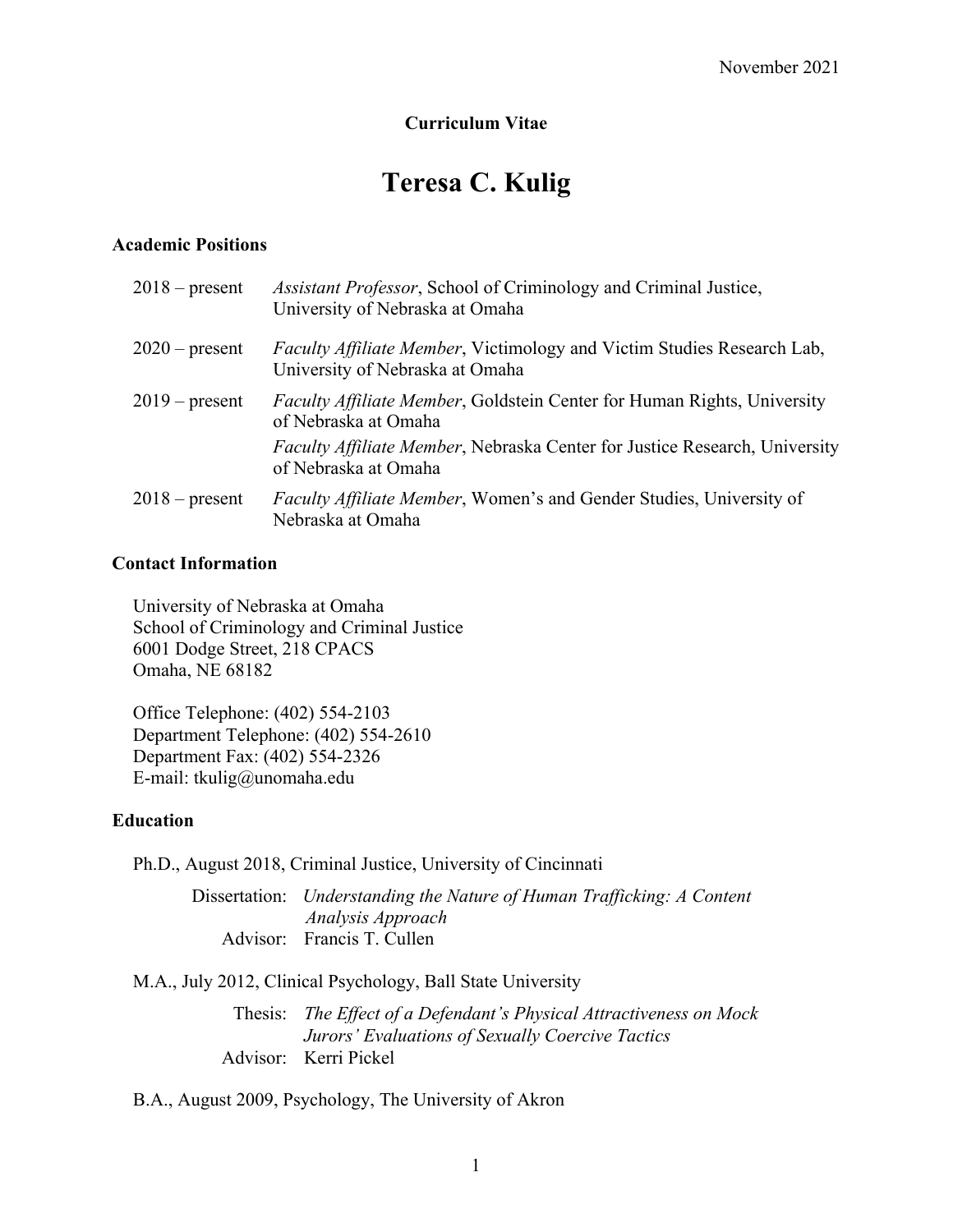# **Publications**

\*Student co-author at time of submission; †grant supported

# *Books*

| Under<br>Contract | Kulig, T. C., & Anderson, V. R. Human trafficking: An introduction to a $21^{st}$<br>century challenge. New York, NY: Oxford University Press.                                                                                            |
|-------------------|-------------------------------------------------------------------------------------------------------------------------------------------------------------------------------------------------------------------------------------------|
| Forthcoming       | †Turanovic, J. J., Pratt, T. C., Kulig, T. C., & Cullen, F. T. Confronting<br>school violence: A synthesis of six decades of research (Elements in criminology).<br>New York, NY: Cambridge University Press.                             |
| <b>Articles</b>   |                                                                                                                                                                                                                                           |
|                   | Forthcoming †Anderson, V. R., Kulig, T. C., & Sullivan, C. J. Integrating human trafficking<br>data: A case study of conceptual and operational variation in Ohio. Journal of<br>Human Trafficking.                                       |
| Forthcoming       | Haner, M., Sloan, M. M., Cullen, F. T., Graham, A., Jonson, C. L., Kulig, T. C.,<br>& Aydin, Ö. Making America safe again: Public support for policies to reduce<br>terrorism. Deviant Behavior.                                          |
| Forthcoming       | †Kulig, T. C. Measuring sex trafficking: A national-level victimization survey of<br>an at-risk sample. Justice Quarterly.                                                                                                                |
| Forthcoming       | †*Pate, S. S., Anderson, V. R., Kulig, T. C., *Wilkes, N., & Sullivan, C. J.<br>Learning from child welfare case narratives: A directed content analysis of<br>vulnerabilities for human trafficking. Children and Youth Services Review. |
| Forthcoming       | Sloan, M. M., Haner, M., Cullen, F. T., Graham, A., Kulig, T. C., Jonson, C. L.,<br>& Ebru, A. Reacting to the threat of terrorism: Behavioral strategies to reduce<br>victimization. Crime & Delinquency.                                |
| 2021              | Graham, A., *Kutzli, H., Kulig, T. C., & Cullen, F. T. Invasion of the drones: A<br>new frontier for victimization. Deviant Behavior, 42, 386-403.                                                                                        |
| 2021              | Kulig, T. C., Graham, A., Cullen, F. T., Piquero, A. R., & Haner, M. "Bad<br>hombres" at the Southern U.S. border? White nationalism and the perceived<br>dangerousness of immigrants. Journal of Criminology, 54, 283-304.               |
| 2021              | Qureshi, H., Kulig, T. C., Cullen, F. T., & Fisher, B. S. Rape myth acceptance<br>among college students in India: Prevalence and predictors in a changing context.<br>Deviant Behavior, 42, 1043-1066.                                   |
| 2021              | †*Starcher, D., Anderson, V. R., Kulig, T. C., & Sullivan, C. J. Sex trafficking<br>cases presenting within child advocacy centers. Journal of Child Sexual Abuse,<br>30, 637-652.                                                        |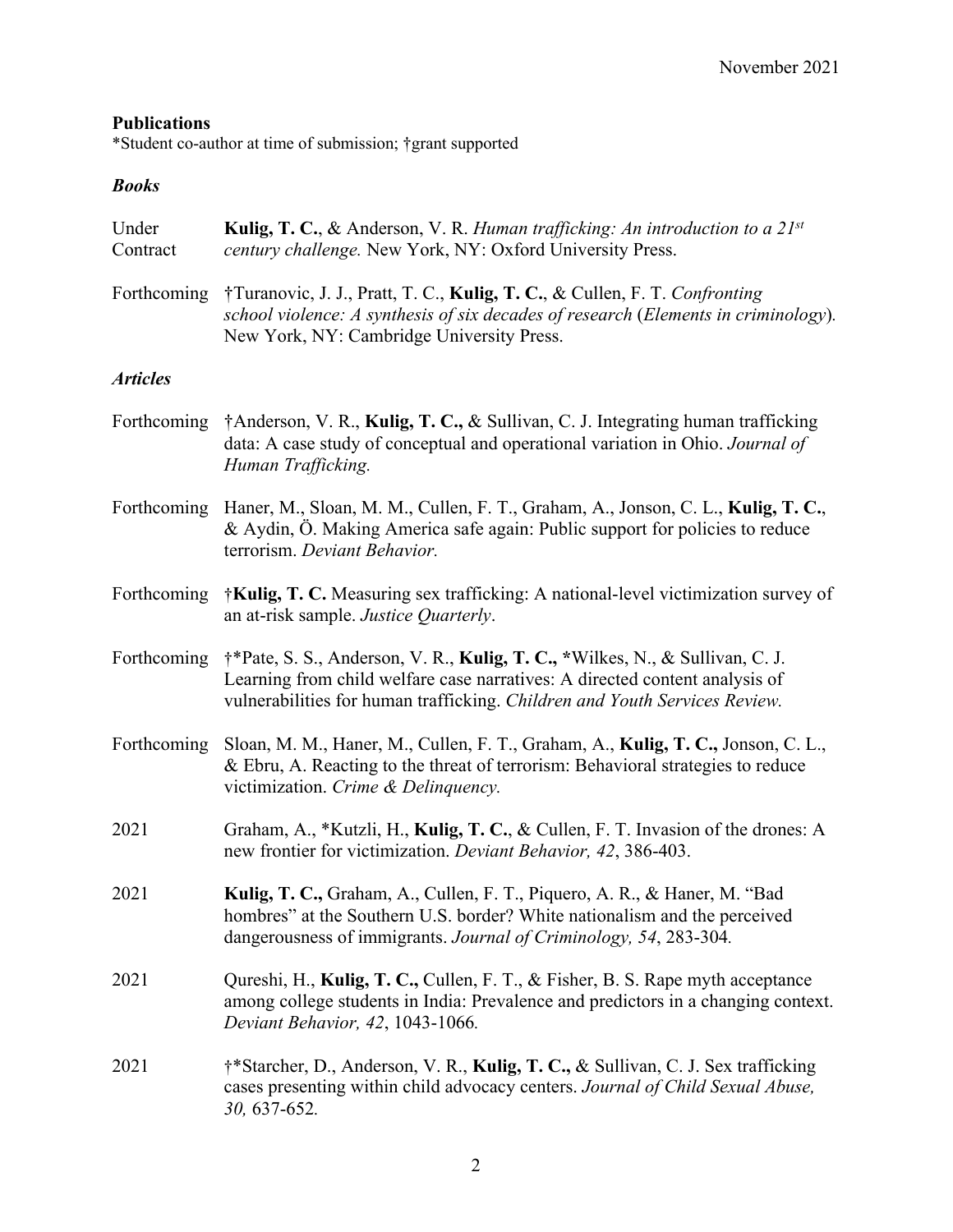| 2020 | Graham, A., Haner, M., Sloan, M. M., Cullen, F. T., Kulig, T. C., & Jonson, C.<br>L. Race and worrying about police brutality: The hidden injuries of minority<br>status in America. Victims & Offenders, 15, 549-573.                                                                                                                                              |
|------|---------------------------------------------------------------------------------------------------------------------------------------------------------------------------------------------------------------------------------------------------------------------------------------------------------------------------------------------------------------------|
| 2020 | Graham, A., Kulig, T. C., & Cullen, F. T. Willingness to report crime to the<br>police: Traditional crime, cybercrime, and procedural justice. Policing: An<br>International Journal of Police Strategies and Management, 43, 1-16.                                                                                                                                 |
| 2020 | *Holmes, B. M., Feldmeyer, B., & Kulig, T. C. Sentencing departures and focal<br>concerns: The joint effect of race and gender on departures in the United States<br>District Courts, 2014-2016. Journal of Crime and Justice, 43, 598-622.                                                                                                                         |
| 2020 | Kulig, T. C., Fissel, E. R., Anderson, V. R., & Fisher, B. S. Victim or prostitute?<br>The classification of commercial sex events involving minors in the national<br>incident-based reporting system. Violence and Victims, 35, 331-353.                                                                                                                          |
| 2019 | †Anderson, V. R., Kulig, T. C., & Sullivan, C. J. Estimating the prevalence of<br>human trafficking in Ohio, 2014-2016. American Journal of Public Health, 109,<br>1396-1399.                                                                                                                                                                                       |
| 2019 | Francis, M. M., Hummer, T. A., Vohs, J. L., Yang, Z., Yung, M. G., Visco, A. C.,<br>Mehdiyoun, N. F., Kulig, T. C., Um, M., Motamed, M., Liffick, E., Zhang, Y., &<br>Breier, A. Cognitive effects of bilateral high-frequency repetitive transcranial<br>magnetic stimulation in early phase psychosis: A pilot study. Brain Imaging and<br>Behavior, 13, 852-861. |
| 2019 | Haner, M., Cullen, F. T., Jonson, C. L., *Burton, A. L., & Kulig, T. C. Price of<br>liberty or never again: A national study of Americans' views on preventing mass<br>murder. Justice Evaluation Journal, 2, 50-72.                                                                                                                                                |
| 2019 | Haner, M., Sloan, M., Cullen, F. T., Kulig, T. C., & Jonson, C. L. Public concern<br>about terrorism: Fear, worry, and support for anti-Muslim policies. Socius, 5, 1-<br>16.                                                                                                                                                                                       |
| 2019 | †Kulig, T. C., & *Butler, L. C. From "whores" to "victims": The rise and status<br>of sex trafficking courts. Victims & Offenders, 14, 299-321.                                                                                                                                                                                                                     |
| 2019 | †Kulig, T. C., Cullen, F. T., & Haner, M. President or predator? The social<br>construction of Donald Trump in a divided America. Victims & Offenders, 14,<br>940-964.                                                                                                                                                                                              |
| 2019 | Kulig, T. C., Cullen, F. T., Wilcox, P., & Chouhy, C. Personality and adolescent<br>school-based victimization: Do the Big Five matter? Journal of School Violence,<br>18, 176-199.                                                                                                                                                                                 |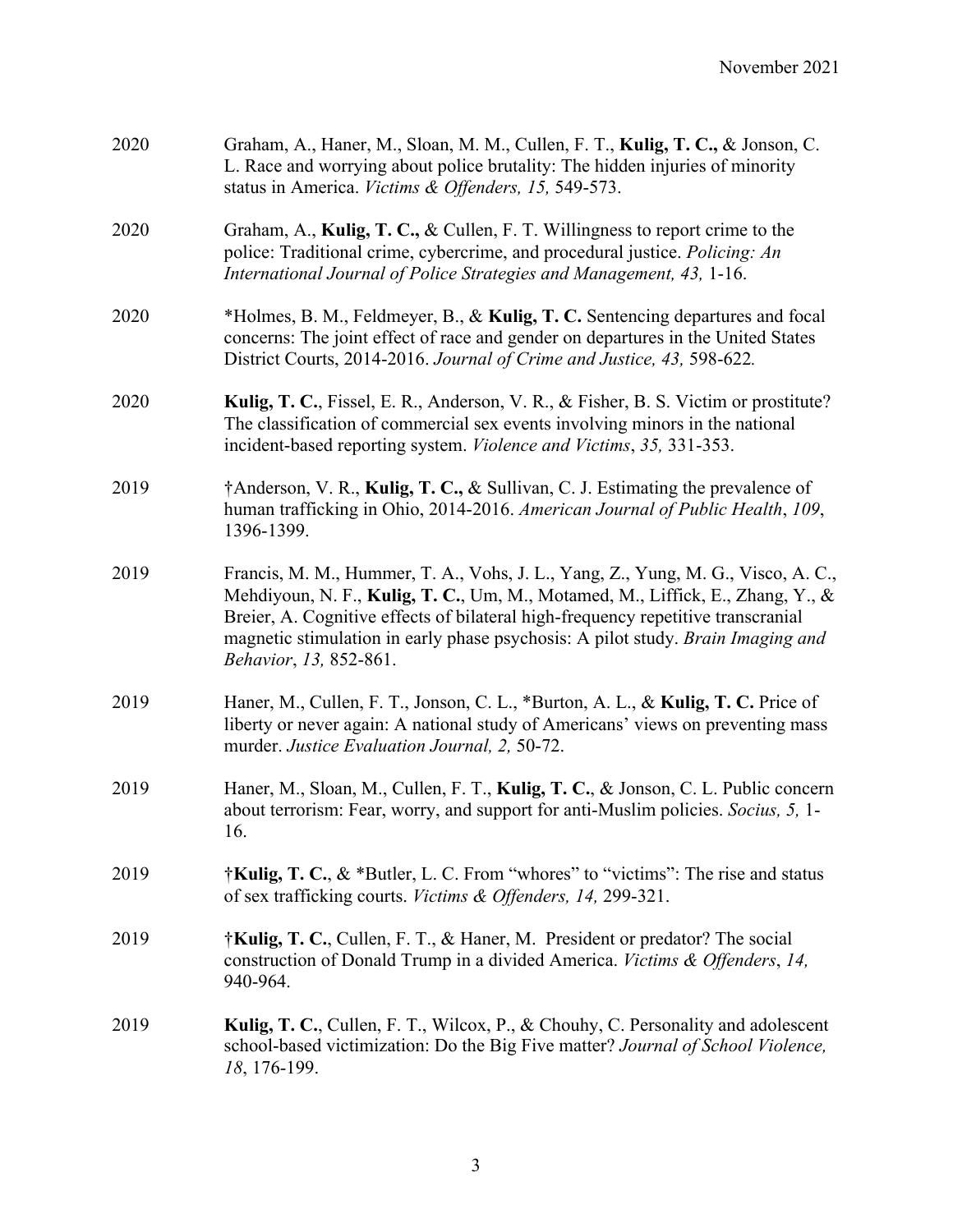| 2017 | <b>Kulig, T. C., &amp; Cullen, F. T. Where is Latisha's law? Black invisibility in the</b><br>social construction of victimhood. Justice Quarterly, 34, 978-1013. |
|------|-------------------------------------------------------------------------------------------------------------------------------------------------------------------|
| 2017 | <b>Kulig, T. C., Pratt, T. C., &amp; Cullen, F. T. Revisiting the Stanford prison</b>                                                                             |
|      | experiment: A case study in organized skepticism. Journal of Criminal Justice                                                                                     |

*Education, 28,* 74-111.

- 2017 **Kulig, T. C.**, Pratt, T. C., Cullen, F. T., Chouhy, C., & Unnever, J. D. Explaining bullying victimization: Assessing the generality of the low self-control/risky lifestyle model. *Victims & Offenders, 12,* 891-912.
- 2017 **Kulig, T. C.**, & Sullivan, C. J. Continuity and change in adolescent victimization: Examining the effects of stable and dynamic influences. *Victims & Offenders, 12,* 777-799.
- 2013 Pickel, K. L., **Kulig, T. C.**, & Bauer, H. M. Judging veracity impairs eyewitnesses' memory of a perpetrator. *Memory, 21*, 843-856.

### *Technical Reports*

| 2021 | †Novak, E., Kulig, T. C., & Doña-Reveco, C. Human trafficking and the T Visa<br>process: Insights from legal representatives working with victims from Latin<br><i>America.</i> Omaha, NE: Office of Latino/Latin American Studies (Report #15),<br>University of Nebraska at Omaha. |
|------|--------------------------------------------------------------------------------------------------------------------------------------------------------------------------------------------------------------------------------------------------------------------------------------|
| 2019 | †Anderson, V. R., Kulig, T. C., & Sullivan, C. J. Estimating the prevalence of<br>human trafficking in Ohio. Columbus, OH: Ohio Office of Criminal Justice<br>Services.                                                                                                              |
| 2019 | $\dagger$ Kulig, T. C., & *Butler, L. C. Specialty courts for trafficking victims:<br>Considerations for Nebraska. Omaha, NE: University of Nebraska at Omaha.                                                                                                                       |
| 2018 | †Turanovic, J. J., Pratt, T. C., Kulig, T. C., & Cullen, F. T. Individual,<br>institutional, and community sources of school violence: A meta-analysis.<br>Tallahassee, FL: Florida State University.                                                                                |

#### *Chapters, Entries, and Other Writings*

Forthcoming **Kulig, T. C.,** & Haner, M. Mentorship in graduate school. In C. L. Jonson & T. C. Pratt (Eds.), *A criminologist's life: Essays in honor of the criminological legacy of Francis T. Cullen*. New York, NY: Routledge.

Forthcoming Reid, J. A., Richards, T. N., & **Kulig, T. C.** Human trafficking and intimate partner violence. In R. Geffner, J. W. White, L. K. Hamberger, A. Rosenbaum, V. Vaughan-Eden, & V. I. Vieth. (Eds.), *Handbook of interpersonal violence across*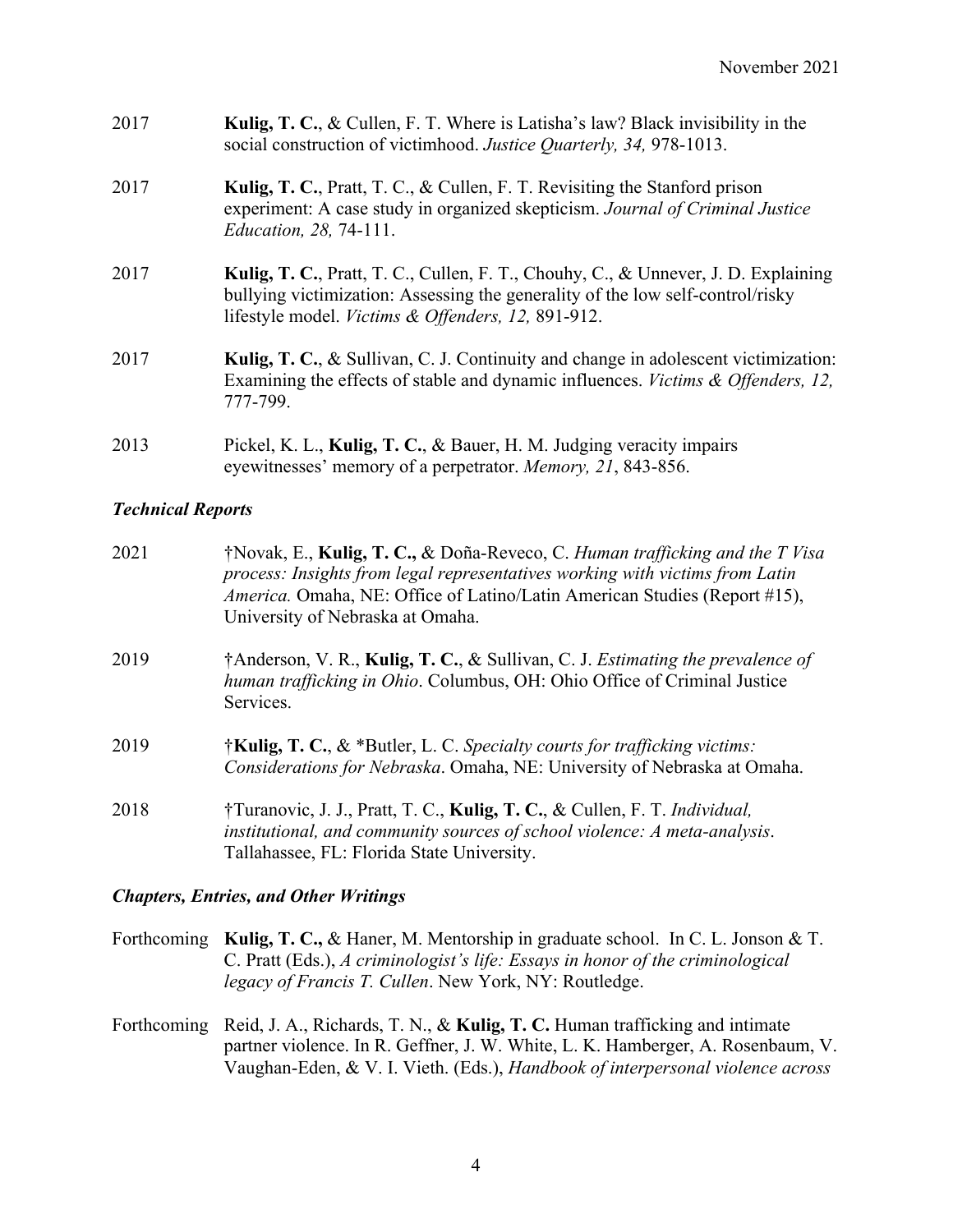|      | the lifespan: A project of the national partnership to end interpersonal violence<br>across the lifespan (NPEIV). New York, NY: Springer Nature.                                                                                                                                                                                                        |
|------|---------------------------------------------------------------------------------------------------------------------------------------------------------------------------------------------------------------------------------------------------------------------------------------------------------------------------------------------------------|
| 2021 | Anderson, V. R., & Kulig, T. C. Research: Human trafficking. In J. C. Barnes &<br>D. Forde (Eds.), The encyclopedia of research methods and statistical techniques<br>in criminology and criminal justice (Vol. II, pp. 710-715). New York, NY: Wiley.                                                                                                  |
| 2021 | Kulig, T. C., & Cullen, F. T. A theory of sex trafficking victimization. In T. C.<br>Pratt & J. J. Turanovic (Eds.), Revitalizing victimization theory: Revisions,<br>applications, and new directions (Advances in criminological theory, Vol. 27, pp.<br>279-307). New York, NY: Routledge.                                                           |
| 2021 | Kulig, T. C., & Pratt, T. C. Meta-analysis. In J. C. Barnes & D. Forde (Eds.), The<br>encyclopedia of research methods and statistical techniques in criminology and<br>criminal justice (Vol. II, pp. 497-502). New York, NY: Wiley.                                                                                                                   |
| 2020 | Kulig, T. C. Moving human trafficking research forward: Five challenges. The<br>Criminologist [January/February].                                                                                                                                                                                                                                       |
| 2019 | Anderson, V. R., Kulig, T. C., & Sullivan, C. J. Agency records as a method for<br>examining human trafficking. In M. Deflem & D. Silva (Eds.), Methods of<br>criminology and criminal justice research (pp. 165-178). Bingley, United<br>Kingdom: Emerald Publishing.                                                                                  |
| 2019 | *Butler, L., Kulig, T. C., Fisher, B. S., & Wilcox, P. Victimization at schools and<br>on college and university campuses: Historical developments and applications of<br>the opportunity framework. In M. D. Krohn, G. P. Hall, A. J. Lizotte, & N.<br>Hendrix (Eds.), Handbook on crime and deviance (2nd ed., pp. 53-84). New<br>York, NY: Springer. |
| 2019 | Kulig, T. C. Sexual tourism. In F. P. Bernat & K. Frailing (Eds.), The<br>encyclopedia of women and crime (online first). New York, NY: Wiley-<br>Blackwell.                                                                                                                                                                                            |
| 2019 | Kulig, T. C., & Cullen, F. T. Kate's law: The social construction of crime in the<br>Trump era. In D. L. Rothe & V. E. Collins (Eds.), Explorations in critical<br>criminology in honor of William J. Chambliss (pp. 59-89). Leiden, The<br>Netherlands: Brill.                                                                                         |
| 2018 | Cullen, F. T., & Kulig, T. C. Evaluating theories of environmental criminology:<br>Strengths and weaknesses. In G. J. N. Bruinsma & S. D. Johnson (Eds.), The<br>Oxford handbook of environmental criminology (pp. 160-174). New York, NY:<br>Oxford University Press.                                                                                  |
| 2018 | Kulig, T. C. Research in brief: Identifying and interacting with victims of sex<br>trafficking. The Police Chief(February), 14-15.                                                                                                                                                                                                                      |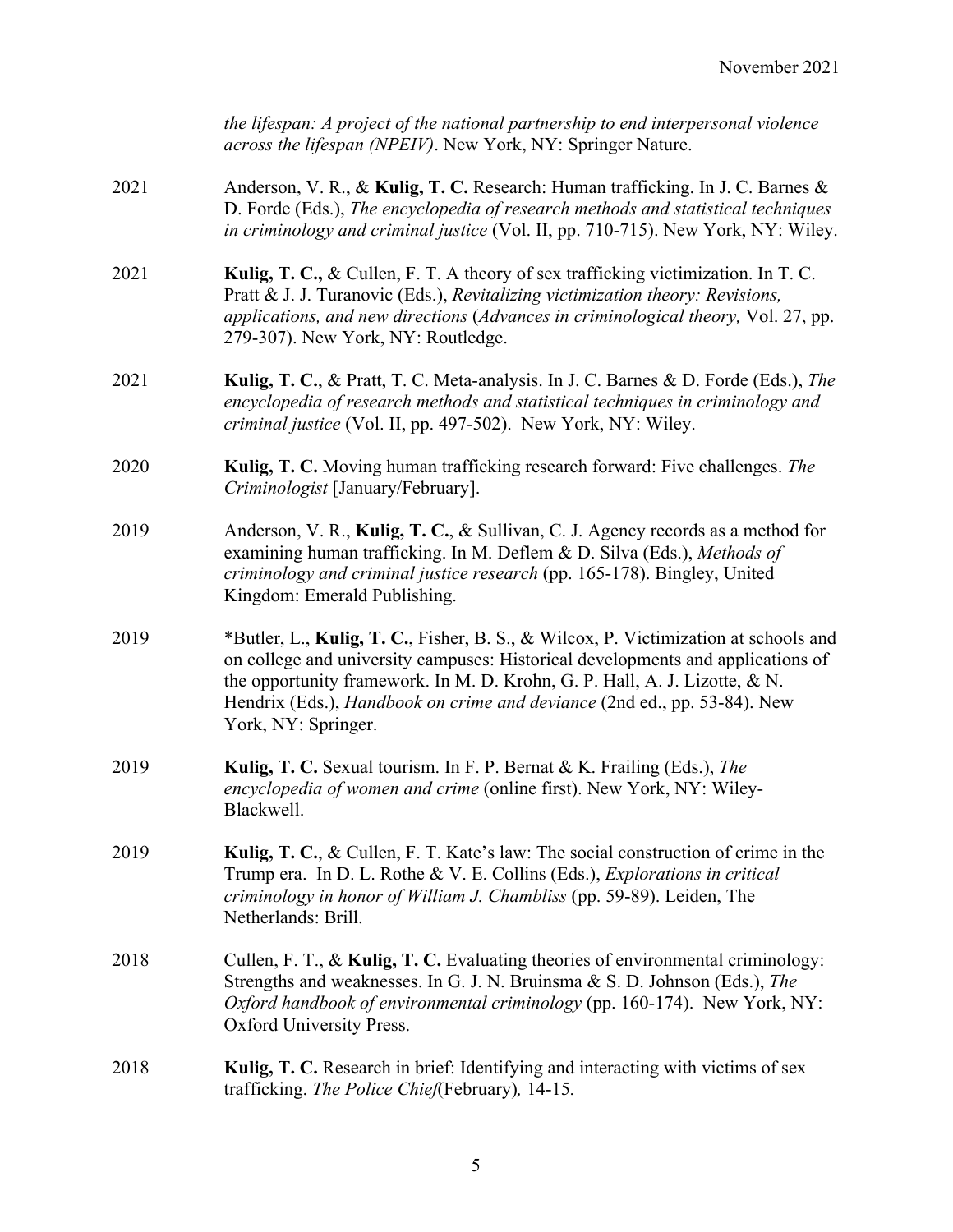| 2009 | Brank, E. M., & Kulig, T. Honest, I provided honest services. Monitor on |
|------|--------------------------------------------------------------------------|
|      | <i>Psychology, 40</i> $(10)$ , 19.                                       |

#### *Book Review*

2019 **Kulig, T. C.** Book review: *Thinking about victimization: Context and consequences* by Jillian J. Turanovic and Travis C. Pratt*. Journal of Criminal Justice Education, 30*, 652-628.

#### *Teacher's Guide*

2016 **Kulig, T. C.** Teacher's guide*.* In F. T. Cullen & C. L. Jonson (Eds.), *Correctional theory: Context and consequences* (2nd ed.). Thousand Oaks, CA: Sage.

#### **Research/Grant Experience**

#### *External Funding*

- 2020–present Principal Investigator for the grant: *Expanding the Knowledge Base about Child Advocacy Centers*. Funded by the National Institute of Justice for \$566,261 [Award Number: 2019-V3-GX-0007]. Term: January 2020 to present.
- 2017–2018 Co-Investigator for the grant: *Estimating the Prevalence of Human Trafficking in Ohio*. Funded by the Ohio Office of Criminal Justice Services (OCJS) for \$98,500 [Award Number: 2016-JG-HTP-6096]. Co-Principal Investigators: Valerie R. Anderson and Christopher J. Sullivan. Term: July 2017 to December 2018.
- 2016–2017 Graduate Research Assistant for the grant: *Individual, Institutional, and Community Sources of School Violence: A Meta-Analysis.* Funded by the National Institute of Justice for \$380,122 [Award Number: 2015-CK-BX-0001]. Co-Principal Investigators: Francis T. Cullen, Jillian J. Turanovic, and Travis C. Pratt. Term: April 2016 to July 2017.

#### *Internal Funding*

- 2020–present Co-Principal Investigator for the grant (with Laura Alexander, Ph.D., and Cristián Doña-Reveco, Ph.D.): *Community and Network Responses for Assisting Mobile Vulnerable Populations.* Funded by the College of Public Affairs and Community Service, College of Arts and Sciences, University of Nebraska at Omaha for \$84,144. Term: August 2020 to present.
- 2020–2021 Co-Principal Investigator for the grant (with Elisha Novak, M.A., and Cristián Doña-Reveco, Ph.D.): *Human Trafficking and the T Visa Process: Insights from Legal Representatives Working with Victims from Latin America.* Funded by the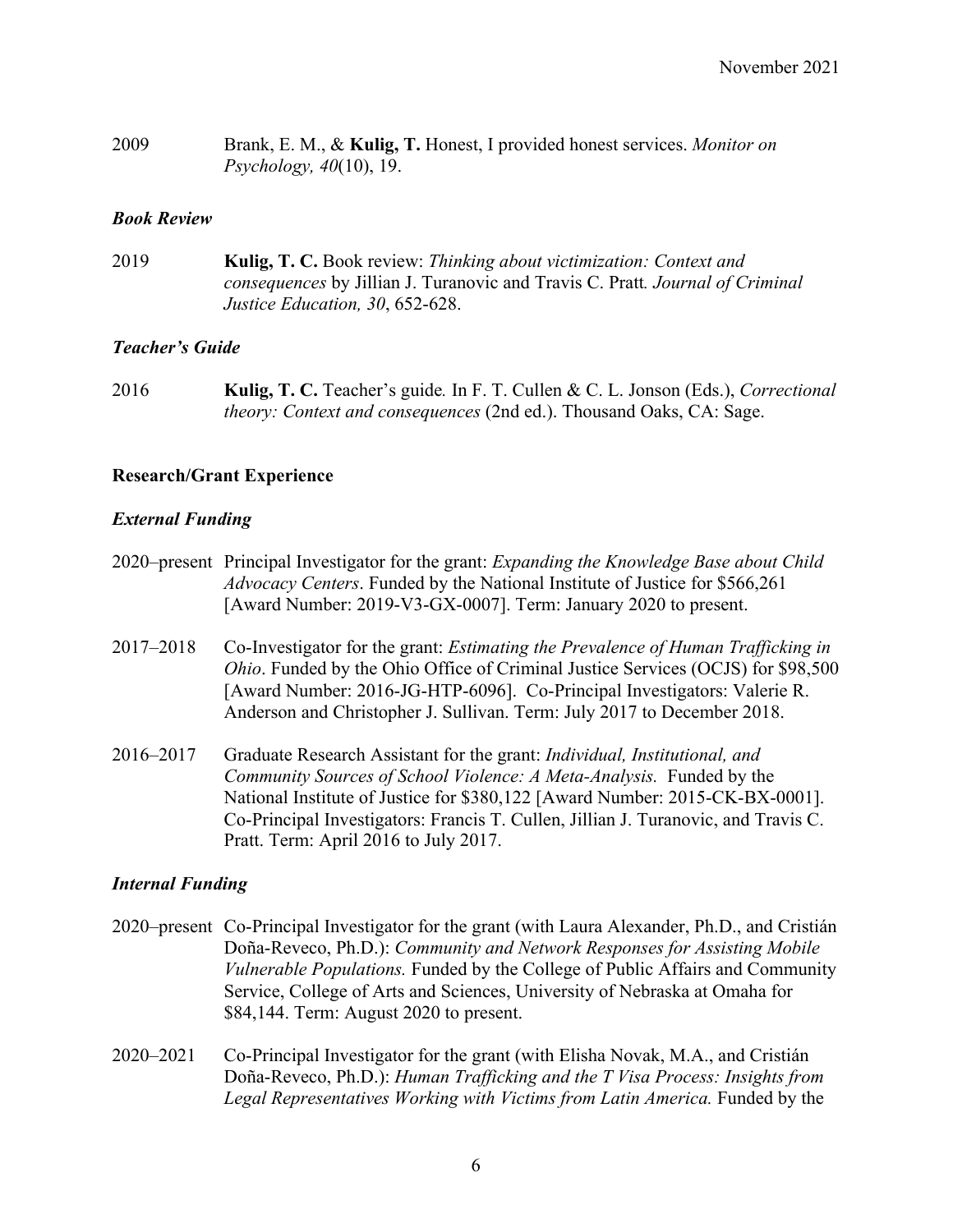|           | Office for Latino/Latin American Studies, University of Nebraska at Omaha for<br>\$7,000. Term: March 2020 to January 2021.                                                                                                                                                                                                                                                                     |
|-----------|-------------------------------------------------------------------------------------------------------------------------------------------------------------------------------------------------------------------------------------------------------------------------------------------------------------------------------------------------------------------------------------------------|
| 2019–2020 | Principal Investigator for the grant: Illuminating the "Dark Figure" of Sex<br>Trafficking Victimization: Examining the Extent and Characteristics in a<br>Vulnerable Population. Inquiry Awards Grant funded by the College of Public<br>Affairs and Community Service, Center for Public Affairs Research, University of<br>Nebraska at Omaha for \$13,875. Term: November 2019 to June 2020. |
| 2019      | Online Course Development Grant (Victimology; undergraduate). Funded by<br>Digital Learning, University of Nebraska at Omaha for \$4,000. Term: February<br>2019 to August 2019.                                                                                                                                                                                                                |
| 2018–2019 | Principal Investigator for the grant: The Role of Specialty Courts in Addressing<br>Human Trafficking Cases: A Policy Evaluation. Inquiry Awards Grant funded by<br>the College of Public Affairs and Community Service, University of Nebraska at<br>Omaha for \$10,000. Term: November 2018 to June 2019.                                                                                     |
| 2016      | Principal Investigator for the grant: Understanding the Nature of Human<br>Trafficking: A Content Analysis Approach. Funded by the University of<br>Cincinnati Doctoral Student Research Grant for \$2,500. Term: Summer 2016.                                                                                                                                                                  |

# **Professional Presentations**

\*Student co-author at time of presentation; †grant supported

# *Invited Lectures and Guest Presentations*

| 2021 | <b>Kulig, T. C.</b> The faculty role. Invited guest presentation in doctoral level research<br>practicum course (Instructor: Francis Cullen, Ph.D.), University of Cincinnati,<br>November, Cincinnati, OH.                      |
|------|----------------------------------------------------------------------------------------------------------------------------------------------------------------------------------------------------------------------------------|
| 2021 | <b>Kulig, T. C.</b> Human trafficking and intimate partner violence. Invited guest<br>presentation in domestic violence course (Instructor: Kim Retzlaff, M.S.)<br>University of Nebraska at Omaha, November, Omaha, NE.         |
| 2021 | <b>†Kulig, T. C.</b> Using victimological methods to inform the measurement of human<br>trafficking victimization. Invited lead speaker presentation for the Victimology<br>area at the Criminology Consortium, October, Online. |
| 2021 | †Kulig, T. C. Understanding vulnerable populations: An exploration of data<br>sources and research methods. Invited guest presentation at the Nebraska Data<br>Users Conference Series, June, Omaha, NE.                         |
| 2021 | $\mathbf{N}$ Novak, E., Kulig, T. C., & Doña-Reveco, C. Human trafficking and the T Visa<br>process: Insights from legal representatives working with victims from Latin                                                         |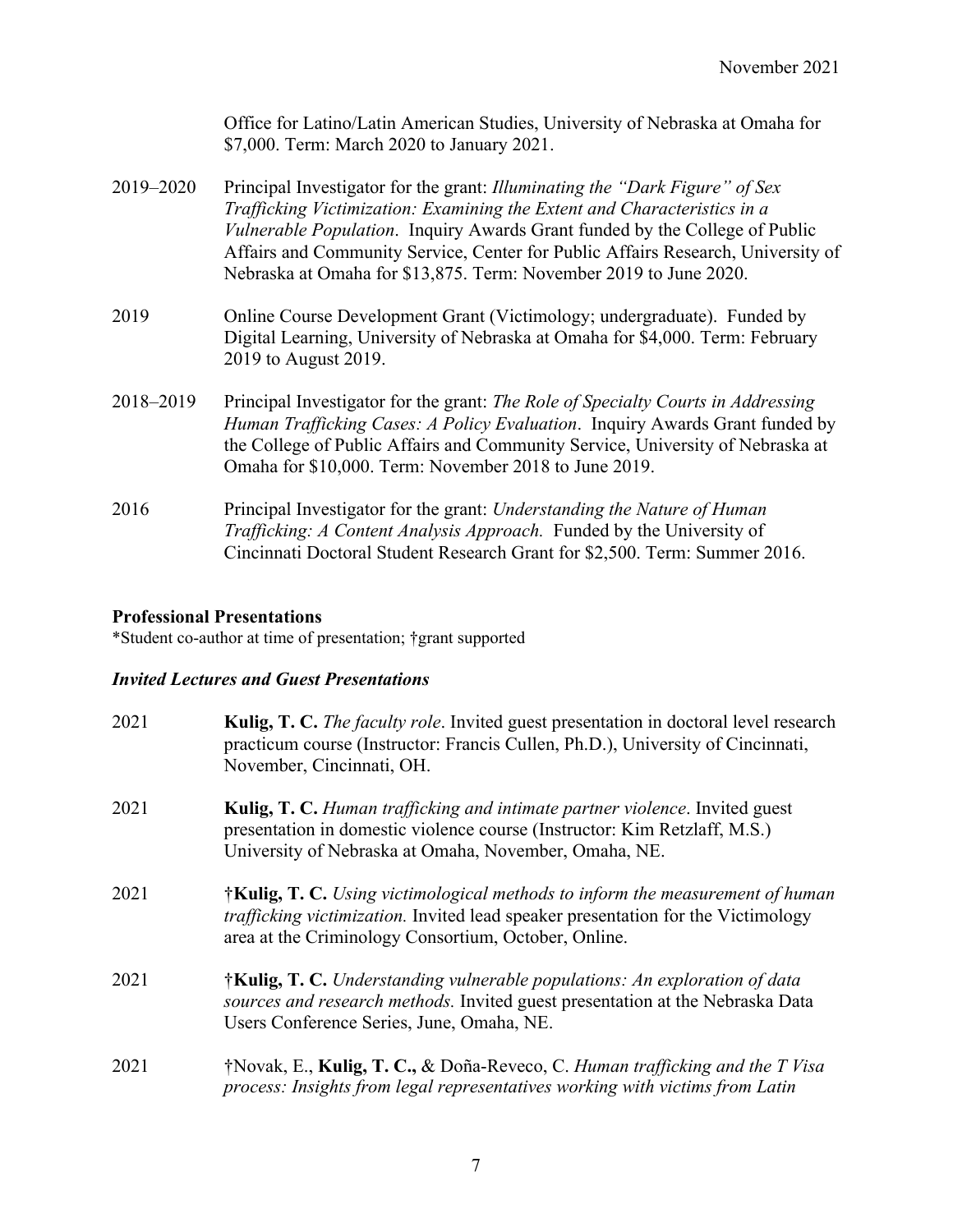|      | <i>America</i> . Invited guest presentation at the Planting Seeds of Partnership<br>conference, Nebraska Department of Education, April, Lincoln, NE.                                                                                                                                                         |
|------|---------------------------------------------------------------------------------------------------------------------------------------------------------------------------------------------------------------------------------------------------------------------------------------------------------------|
| 2020 | Kulig, T. C. Human trafficking and technology. Invited guest presentation in IT<br>and national security seminar (Instructor: Margeret Hall, Ph.D.), University of<br>Nebraska at Omaha, November, Omaha, NE.                                                                                                 |
| 2020 | Kulig, T. C. The faculty role. Invited guest presentation in doctoral level research<br>practicum course (Instructor: Francis Cullen, Ph.D.), University of Cincinnati,<br>November, Cincinnati, OH.                                                                                                          |
| 2020 | Kulig, T. C. An overview of sex trafficking specialty courts. Invited guest<br>presentation in undergraduate comparative criminal justice course (Instructor:<br>Susybel Kallsen, Ph.D.), University of Dayton, September, Dayton, OH.                                                                        |
| 2020 | Kulig, T. C. Expanding the knowledge base about child advocacy centers. Invited<br>presentation to provide overview of collaborative grant at Project Harmony Board<br>Meeting, August, Omaha, NE.                                                                                                            |
| 2019 | †Anderson, V. R., Kulig, T. C., & Sullivan, C. J. An overview of Ohio's new<br>human trafficking prevalence study. Webinar presented for the Ohio Office of<br>Criminal Justice Services, September, Columbus, OH.                                                                                            |
| 2019 | †Anderson, V. R., Kulig, T. C., & Sullivan, C. J. Let's talk about<br><i>data: An overview of Ohio's new prevalence study.</i> Report presented at the Ohio<br>Department of Transportation, June, Columbus, OH.                                                                                              |
| 2019 | Feldmeyer, B., *Sun, D., Kulig, T. C., Cullen, F. T., & Chouhy, C. Deaths of<br>despair: Assessing the macro-level sources of drug overdoses, suicide, and<br>homicide deaths across communities, 1996-2016. Project presented at Bowling<br>Green State University, September, Bowling Green, OH.            |
| 2019 | <b>Kulig, T. C.</b> Vulnerable populations and the threat of human trafficking: The<br>need for public service. Presentation at the Chuck Hagel Symposium in Public<br>Service, University of Nebraska at Omaha, November, Omaha, NE.                                                                         |
| 2019 | Kulig, T. C. Introduction to human trafficking. Presentation at the UN-OATH<br>student-led organization, University of Nebraska at Omaha, September, Omaha,<br>NE.                                                                                                                                            |
| 2018 | Anderson, V. R., & Kulig, T. C. Transnational criminal justice: Research on<br>human trafficking. Invited guest presentation in undergraduate international<br>criminal justice course (Instructor: Sarah Manchak, Ph.D.), School of Criminal<br>Justice, University of Cincinnati, February, Cincinnati, OH. |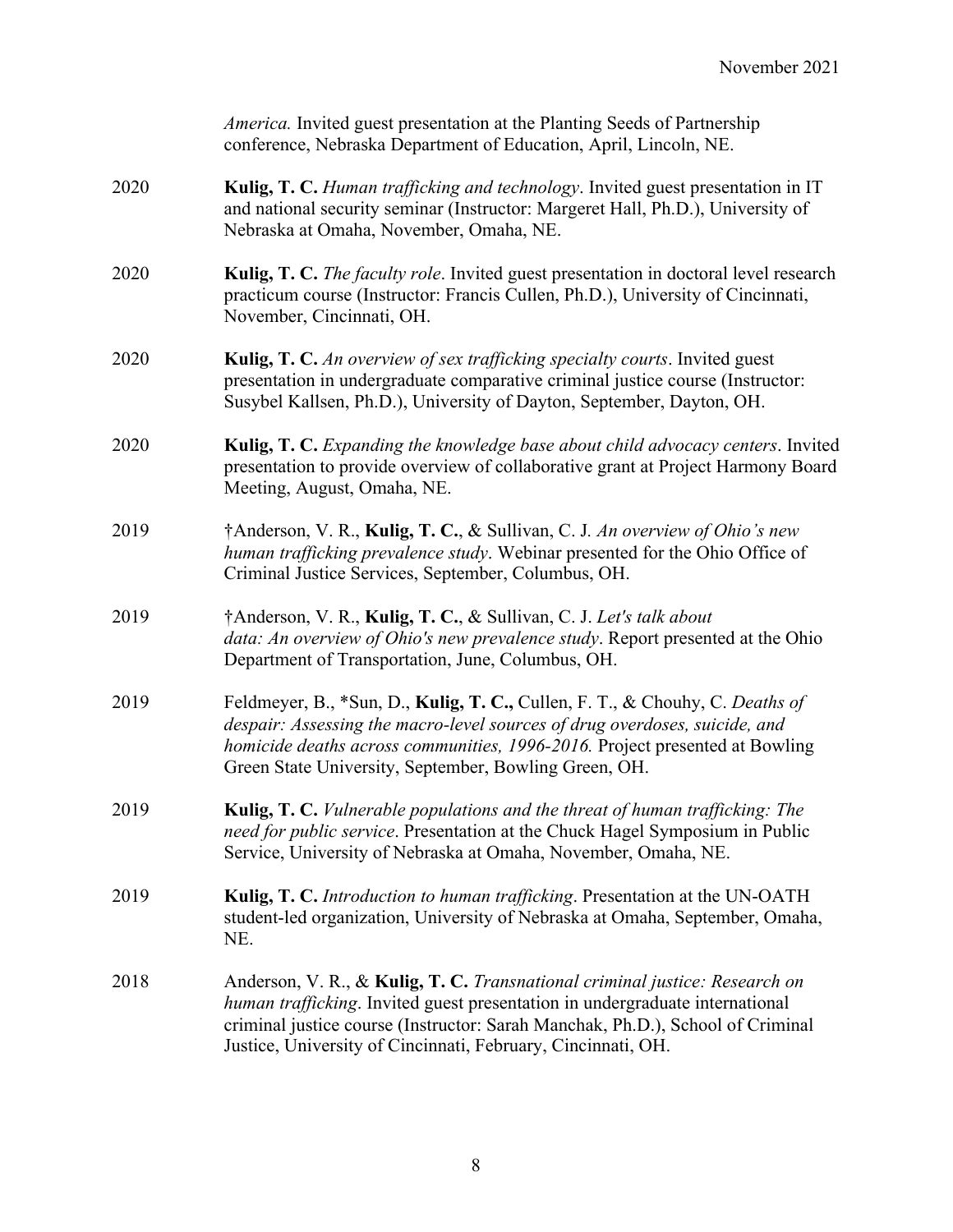| 2018 | Anderson, V. R., Kulig, T. C., & Sullivan, C. J. Ohio human trafficking<br>prevalence study. Invited guest presentation at End Slavery Cincinnati coalition<br>meeting, End Slavery Cincinnati, May, Cincinnati, OH.                                                                 |
|------|--------------------------------------------------------------------------------------------------------------------------------------------------------------------------------------------------------------------------------------------------------------------------------------|
| 2018 | Anderson, V. R., Sullivan, C. J., & Kulig, T. C. Estimating the prevalence of<br>human trafficking in Ohio. Mid-project presentation at the Ohio Department of<br>Public Safety, Ohio Office of Criminal Justice Services, July, Columbus, OH.                                       |
| 2018 | Kulig, T. C. Examining human trafficking through content analysis. Invited guest<br>presentation in undergraduate human trafficking course (Instructor: Valerie<br>Anderson, Ph.D.), School of Criminal Justice, University of Cincinnati, October,<br>Cincinnati, OH.               |
| 2018 | Kulig, T. C. Gender-based violence: Sexual assault and rape. Invited guest<br>presentation in undergraduate women and crime course (Instructor: Valerie<br>Anderson, Ph.D.). School of Criminal Justice, University of Cincinnati, February,<br>Cincinnati, OH.                      |
| 2017 | <b>Kulig, T. C.</b> The social construction of victimhood in named laws. Invited guest<br>presentation in undergraduate emotions in crime and criminal justice course<br>(Instructor: Michael Benson, Ph.D.). School of Criminal Justice, November,<br>University of Cincinnati, OH. |
| 2017 | Kulig, T. C. Introduction to human trafficking. Invited lecture in undergraduate<br>crime scene investigation course (Instructor: Tim Sabransky). School of Criminal<br>Justice, University of Cincinnati, November, Cincinnati, OH.                                                 |
| 2017 | Kulig, T. C. Non-experimental research designs. Invited lecture in master's level<br>research methods course (Instructor: Valerie Anderson, Ph.D.). School of<br>Criminal Justice, University of Cincinnati, October, Cincinnati, OH.                                                |
| 2017 | Kulig, T. C. Proficiency to publication. Invited guest presentation for student<br>GRADS meeting. School of Criminal Justice, September, University of<br>Cincinnati, Cincinnati, OH.                                                                                                |

# *Conference Presentations*

- 2022 †Castrianno, L. M., **Kulig, T. C.,** \*Krushas, A. E., Spohn, R. E., & Wright, E. M., *Exploring successes and barriers among core service areas in a child advocacy center.* Paper accepted for presentation at the International Symposium on Child Abuse Abstract, March, Huntsville, AL.
- 2022 †Castrianno, L. M., Spohn, R. S., **Kulig, T. C.,** \*Krushas, A. E., Wright, E. M., & Anderson, D. K. *Practitioner-researcher collaboration: Evaluating a child advocacy center core services.* Paper accepted for presentation at the annual meeting of the International Conference on Child and Family Maltreatment,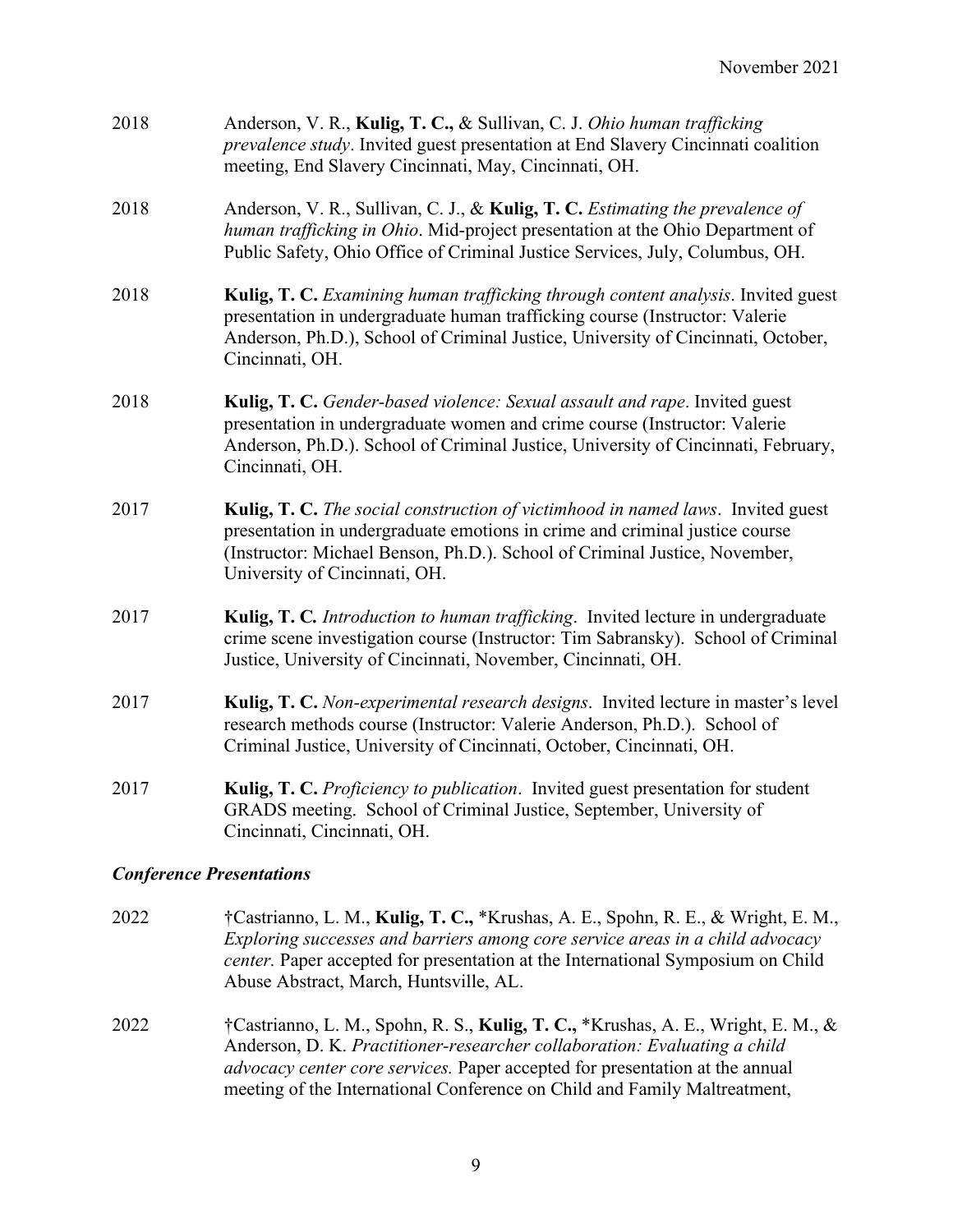January, San Diego, CA.

- 2021 Feldmeyer, B., Cullen, F. T., \*Sun, D., **Kulig, T. C.**, & Chouhy, C. *The community determinants of death: Assessing the macro-level sources of drug overdose death rates, 1999-2016.* Paper accepted for presentation at the annual meeting of the American Society of Criminology, November, Chicago, IL.
- 2021 †\*Krushas, A. E., **Kulig, T. C.,** Wright, E. M., Spohn, R. E., Castrianno, L. M., Anderson, D. K., & Ring, M. *Identifying successes and barriers among a child advocacy center.* Paper accepted for presentation at the annual meeting of the American Society of Criminology, November, Chicago, IL.
- 2021 †**Kulig, T. C.** *Measuring sex trafficking using a self-report survey.* Paper accepted for presentation at the annual meeting of the American Society of Criminology, November, Chicago, IL.
- 2021 Qureshi, H., Cullen, F. T., Fisher, B. S., & **Kulig, T. C.** *Rape myths among police in India: Implications for reform.* Lightening talk accepted for presentation at the annual meeting of the American Society of Criminology, November, Chicago, IL.
- 2020 Haner, M., Sloan, M., Cullen, F. T., Graham, A., Jonson, C. L., & **Kulig, T. C.** (cancelled) *Making America safe again: Public support for policies to reduce terrorism.*  Paper accepted for presentation at the annual meeting of the Academy of Criminal Justice Sciences [cancelled due to COVID-19], March, San Antonio, TX.
- 2020 \*Krushas, A. E., **Kulig, T. C.,** Cullen, F. T., \*King, K., & Lee, H. *Examining*  (cancelled) *student-teacher "relationships" in the United States: A content analysis approach*. Paper accepted for presentation at the annual meeting of the American Society of Criminology [cancelled due to COVID-19], November, Washington, DC.
- 2020 **Kulig, T. C.** *Illuminating the "dark figure" of sex trafficking victimization.* Paper (cancelled) accepted for presentation at the annual meeting of the American Society of Criminology [cancelled due to COVID-19], November, Washington, DC.
- 2020 †Turanovic, J. J., Pratt, T. C., **Kulig, T. C.**, & Cullen, F. T. *Principles of effective* (cancelled) *intervention for school violence: Evidence from six decades of empirical research.* Paper accepted for presentation at the annual meeting of the American Society of Criminology [cancelled due to COVID-19], November, Washington, DC.
- 2019 †Anderson, V. R., **Kulig, T. C.**, & Sullivan, C. J. *Estimating the prevalence of human trafficking in Ohio*. Paper presented at the annual meeting of the American Society of Criminology, November, San Francisco, CA.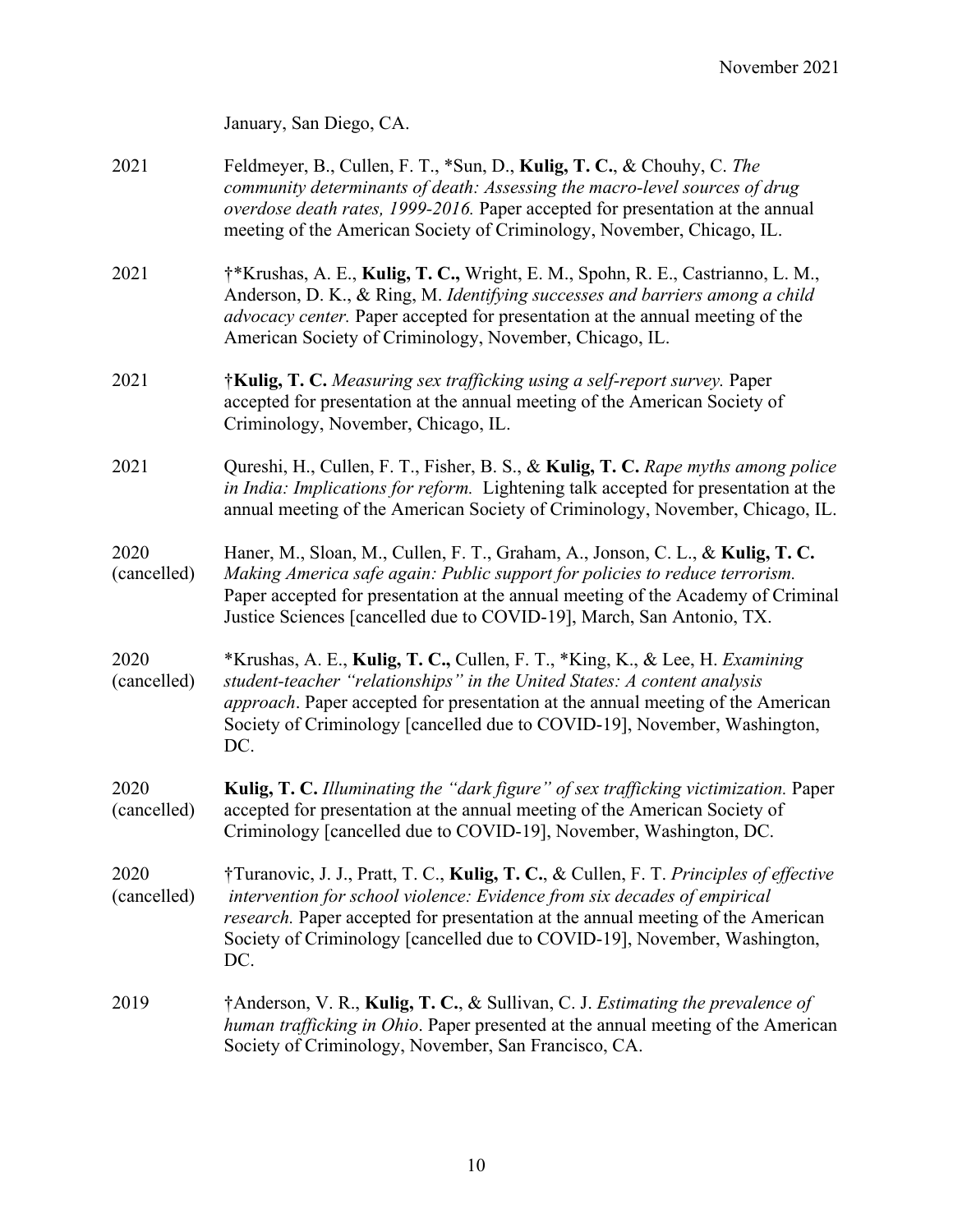| 2019 | †Anderson, V. R., Sullivan, C. J., & Kulig, T. C. Estimating the prevalence of<br>human trafficking: A discussion of processes and outcomes from a state-wide<br>effort. Paper presented at the biennial meeting of the Society for Community<br>Research and Action, June, Chicago, IL.                                             |
|------|--------------------------------------------------------------------------------------------------------------------------------------------------------------------------------------------------------------------------------------------------------------------------------------------------------------------------------------|
| 2019 | Graham, A., Haner, M., Sloan, M., Cullen, F. T., Jonson, C. L., & Kulig, T. C.<br>Race and fear of police brutality: The hidden injuries of minority status in<br>America. Paper presented at the annual meeting of the American Society of<br>Criminology, November, San Francisco, CA.                                             |
| 2019 | Haner, M., Sloan, M., Cullen, F. T., Jonson, C. L., & Kulig, T. C. Reacting to the<br>threat of terrorism: Behavioral strategies to reduce victimization. Paper presented<br>at the annual meeting of the American Society of Criminology, November, San<br>Francisco, CA.                                                           |
| 2019 | $\dagger$ Kulig, T. C., & *Butler, L. C. The role of problem-solving courts in addressing<br>sex trafficking cases. Paper presented at the annual meeting of the American<br>Society of Criminology, November, San Francisco, CA.                                                                                                    |
| 2019 | *Pate, S. S., Anderson, V. R., Kulig, T. C., & Sullivan, C. J. Learning from child<br>welfare case narratives: A directed content analysis of vulnerabilities for human<br>trafficking. Paper presented at the annual meeting of the American Society of<br>Criminology, November, San Francisco, CA.                                |
| 2019 | Qureshi, H., Kulig, T. C., Cullen, F. T., & Fisher, B. S. Acceptance of rape myths<br>among police officers in India. Paper presented at the annual meeting of the<br>American Society of Criminology, November, San Francisco, CA.                                                                                                  |
| 2019 | *Richey, A., Kulig, T. C., Butler, L. C., Wilcox, P., & Fisher, B. S. The definition<br>and measurement of theoretical concepts in explaining school-based<br>victimization. Poster presented at the annual meeting of the American Society of<br>Criminology, November, San Francisco, CA.                                          |
| 2019 | *Tasharrofi, S., Anderson, V. R., Kulig, T. C., & Sullivan, C. J. Examining the<br>characteristics and tactics of human traffickers in Ohio. Paper presented at the<br>annual meeting of the American Society of Criminology, November, San<br>Francisco, CA.                                                                        |
| 2018 | Feldmeyer, B., *Sun, D., Kulig, T. C., Cullen, F. T., & Chouhy, C. Community-<br>level concentrations of overdose: Assessing the macro-level patterns and<br>predictors of drug overdose death rates across U.S. locales. Paper presented at<br>the annual meeting of the American Society of Criminology, November, Atlanta,<br>GA. |
| 2018 | *Fissel, E. R., Kulig, T. C., Fisher, B. S., & Anderson, V. R. The classification of<br>commercial sex events involving adolescents: A comparison of incident-level                                                                                                                                                                  |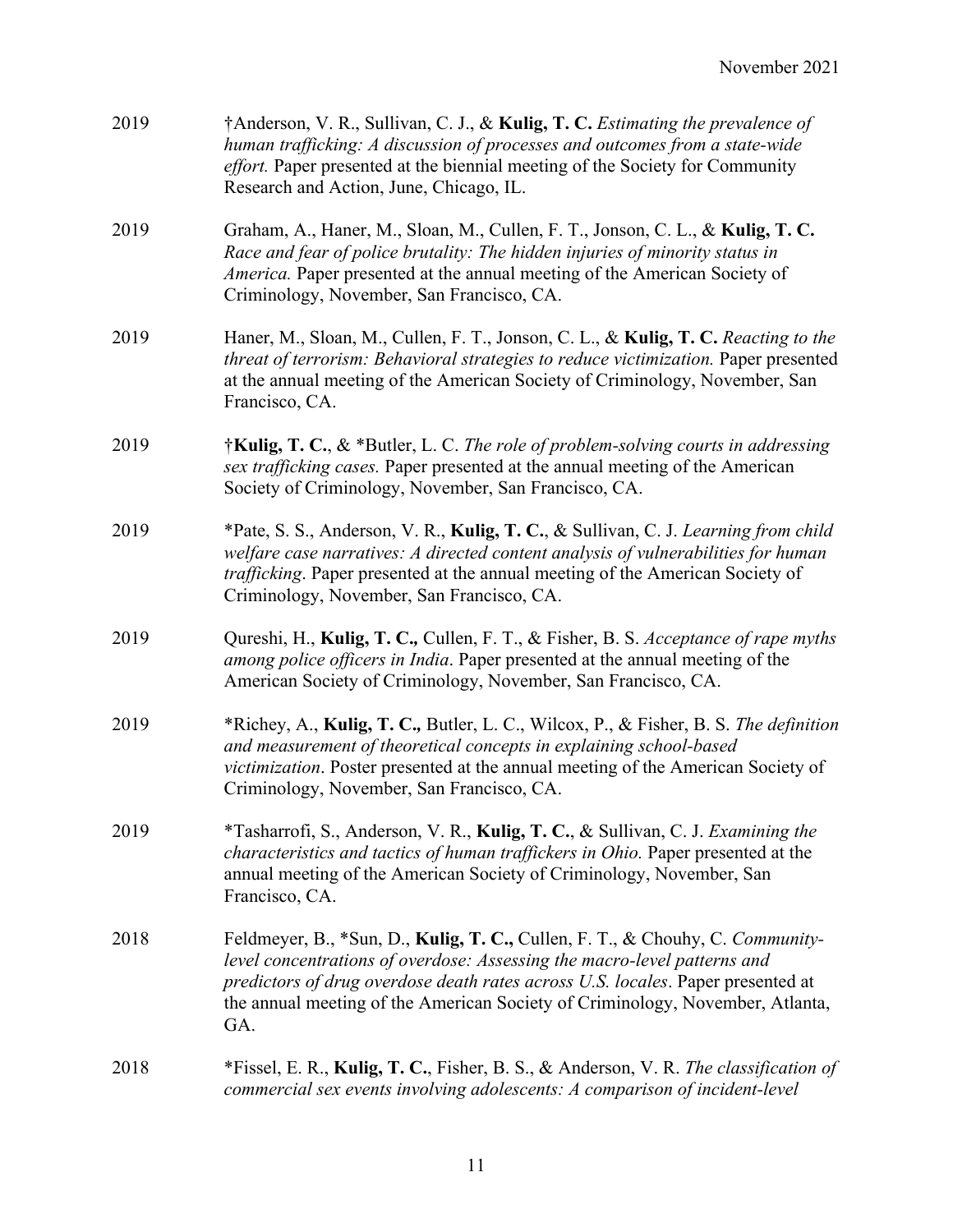|      | details. Paper presented at the annual meeting of the American Society of<br>Criminology, November, Atlanta, GA.                                                                                                                                                                                                                                                                                                         |
|------|--------------------------------------------------------------------------------------------------------------------------------------------------------------------------------------------------------------------------------------------------------------------------------------------------------------------------------------------------------------------------------------------------------------------------|
| 2018 | Kulig, T. C., Haner, M., & Cullen, F. T. President or predator?: The social<br>construction of Trump in a divided America. Paper presented at the annual<br>meeting of the American Society of Criminology, November, Atlanta, GA.                                                                                                                                                                                       |
| 2018 | *Pate, S. S., Anderson, V. R., Kulig, T. C., & Sullivan, C. J. Examining patterns<br>and characteristics of human trafficking reports. Paper presented at the annual<br>meeting of the Academy of Criminal Justice Sciences, February, New Orleans,<br>LA.                                                                                                                                                               |
| 2018 | Qureshi, H., Kulig, T. C., Cullen, F. T., & Fisher, B. S. Acceptance of rape myths<br>in India: A comparative study. Paper presented at the annual meeting of the<br>American Society of Criminology, November, Atlanta, GA.                                                                                                                                                                                             |
| 2018 | †Turanovic, J. J., Pratt, T. C., Cullen, F. T., Kulig, T. C., & Ogle, M. Individual,<br>institutional, and community sources of school violence and victimization: A<br><i>meta-analysis.</i> Paper presented at the annual meeting of the American Society of<br>Criminology, November, Atlanta, GA.                                                                                                                    |
| 2017 | †Anderson, V. R., & Kulig, T. C. Estimating the prevalence of human<br>trafficking: A methodological review. Roundtable paper presented at the annual<br>meeting of the American Society of Criminology, November, Philadelphia, PA.                                                                                                                                                                                     |
| 2017 | Breier, A., Hummer, T. A., Liffick, E., Radnovich, A. J., Mehdiyoun, N. F.,<br>Visco, A. C., Kulig, T. C., Lourens, S. G., Yang, Z., Zhang, Y., & Francis, M. M.<br>Effects of 12-month, double-blind n-acetyl cysteine on symptoms and brain<br><i>morphology in early phase psychosis.</i> Poster presented at the 16 <sup>th</sup> International<br>Congress on Schizophrenia Research, March, San Diego, CA.         |
| 2017 | Francis, M. M., Hummer, T. A., Visco, A. C., Yung, M. G., Mehidyoun, N. F.,<br>Kulig, T. C., Vohs, J. L., Liffick, E., & Breier, A. High frequency repetitive<br>transcranial magnetic stimulation for cognitive impairment in early-phase<br>psychosis: A double-blind sham-controlled pilot study. Poster presented at the 16 <sup>th</sup><br>International Congress on Schizophrenia Research, March, San Diego, CA. |
| 2017 | $\dagger$ Kulig, T. C. Using content analysis to examine human trafficking events.<br>Roundtable paper presented at the annual meeting of the American Society of<br>Criminology, November, Philadelphia, PA.                                                                                                                                                                                                            |
| 2017 | Kulig, T. C., Cullen, F. T., & Wilcox, P. Personality and adolescent school-<br>based victimization: Do the Big Five matter? Paper presented at the annual<br>meeting of the American Society of Criminology, November, Philadelphia, PA.                                                                                                                                                                                |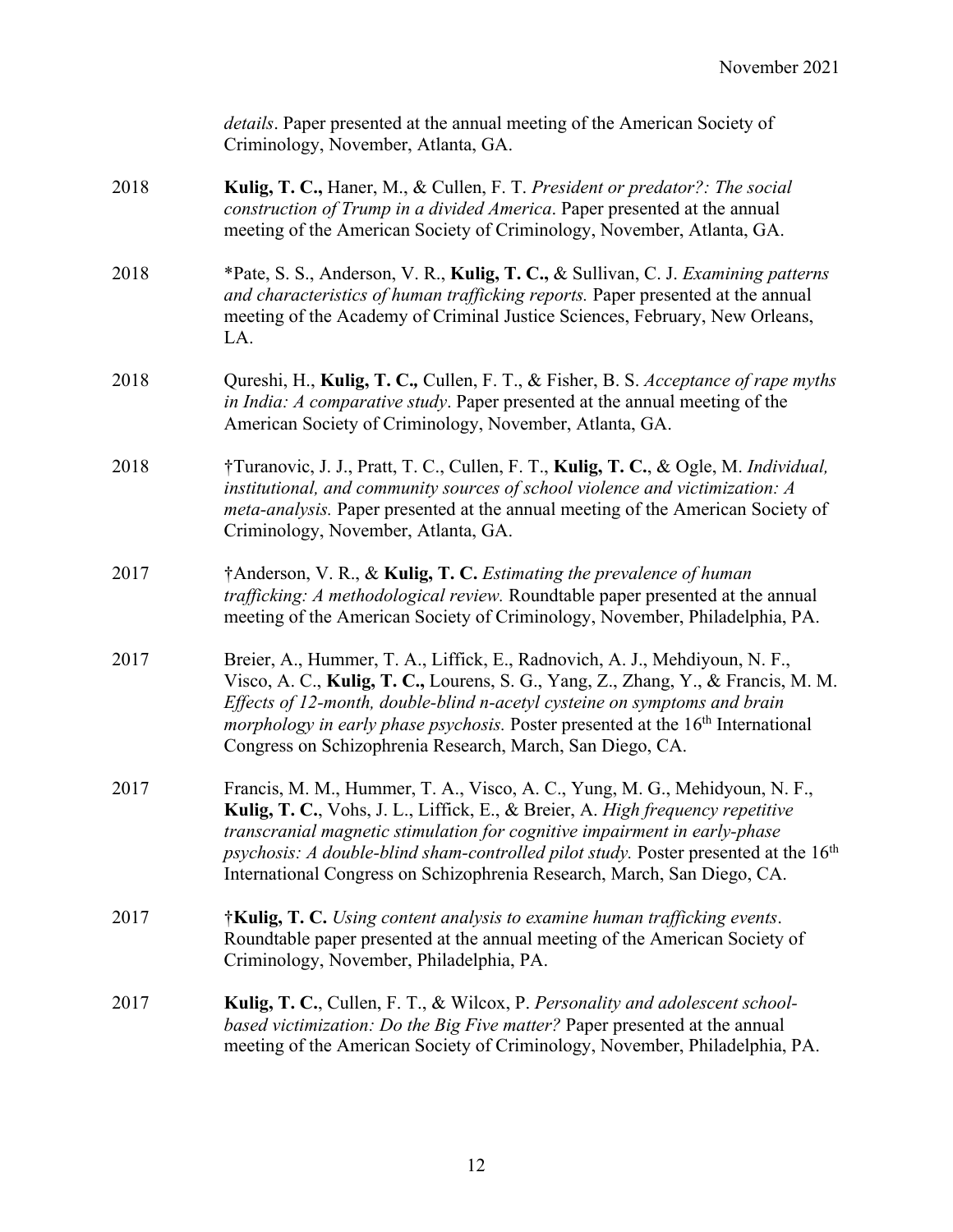| 2017 | †Pratt, T. C., Turanovic, J. J., Cullen, F. T., Kulig, T. C., & Ogle, M. R.<br>Individual, institutional, and community-level sources of school violence: A meta-<br>analysis. Paper presented at the annual meeting of the American Society of<br>Criminology, November, Philadelphia, PA.      |
|------|--------------------------------------------------------------------------------------------------------------------------------------------------------------------------------------------------------------------------------------------------------------------------------------------------|
| 2016 | <b>Kulig, T. C., &amp; Cullen, F. T. Where is Latisha's law? Black invisibility in the</b><br>social construction of victimhood. Paper presented at the annual meeting of the<br>American Society of Criminology, November, New Orleans, LA.                                                     |
| 2015 | Kulig, T. C., Pratt, T. C., Chouhy, C., Unnever, J. D., & Cullen, F. T. Low self-<br>control, risky lifestyles, and bullying victimization: Extending the general theory<br>of crime. Paper presented at the annual meeting of the American Society of<br>Criminology, November, Washington, DC. |
| 2012 | Pickel, K. L., Kulig, T. C., & Bauer, H. Judging deception impairs eyewitnesses'<br>memory for a perpetrator. Paper presented at the annual meeting of the<br>Midwestern Psychological Association, May, Chicago, IL.                                                                            |
| 2011 | <b>Kulig, T. C.</b> The effects of a defendant's physical attractiveness on mock jurors'<br>evaluations of sexually coercive tactics. Poster presented at the annual meeting of<br>the Indiana Psychological Association Conference, November, Indianapolis, IN.                                 |

#### **Media and Legislative Contributions**

#### *Executive Order*

2021 Ohio Governor Mike DeWine signed Executive Order 2021-02D to enhance Ohio's response to human trafficking, which partially relied on data from research completed by Anderson, **Kulig,** & Sullivan (2019; *American Journal of Public Health*) (January 29, 2021).

#### *Television Interviews*

2021 UNO Access the Experts, "What can be done to stop sex trafficking?" *News Channel Nebraska* (May 4, 2021). 2020 Sydnie Holzfaster, "Lights up, crime down: Could better lighting lead to a lower crime rate?" *Fox 42* (January 9, 2020).

#### *Media Quotes*

2021 Anton Johnson, "Is human trafficking in Nebraska a problem or paranoia?" *The Gateway* (April 23, 2021).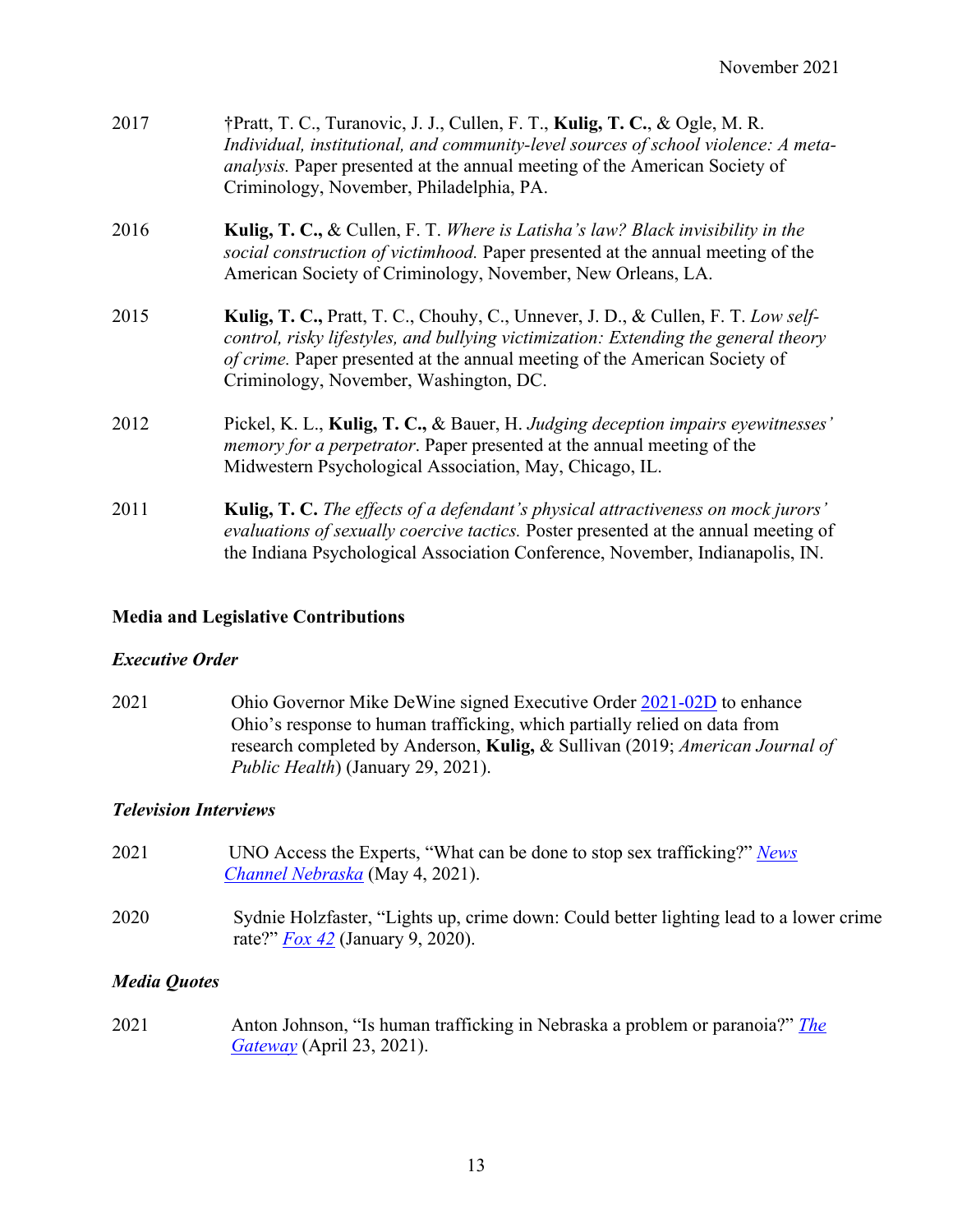2019 Julie Carr Smyth, "Black victims underrepresented in named violent crime laws." *Associated Press* (December 3, 2019).

# *Research Cited*

| 2019 | Estimating the Prevalence of Human Trafficking in Ohio                                                                                                                  |
|------|-------------------------------------------------------------------------------------------------------------------------------------------------------------------------|
|      | Research report with Valerie R. Anderson and Christopher J. Sullivan                                                                                                    |
|      | TCR Staff, "More than 1,000 juveniles sex trafficked between 2016-2017: Ohio<br>study." <i>The Crime Report</i> (April 2, 2019).                                        |
|      | Ann Thompson, "UC researchers put numbers on human trafficking problem."<br>Cincinnati Public Radio (March 26, 2019).                                                   |
|      | Matt Koesters, "UC provides road map to combat human trafficking." <i>UC News</i><br>(March 26, 2019).                                                                  |
| 2018 | Revisiting the Stanford Prison Experiment: A Case Study in Organized Skepticism<br>Research manuscript with Francis T. Cullen and Travis C. Pratt                       |
|      | Ben Blum, "The lifespan of a lie." <i>Medium</i> (June 7, 2018).                                                                                                        |
| 2017 | Who Does the American Public Believe? Donald Trump or His Female Accusers<br>Research manuscript with Murat Haner and Francis T. Cullen                                 |
|      | Monroe Trombly, "UC researchers find half of Americans believe Trump's accusers<br>when it comes to misconduct." <i>Cincinnati Enquirer</i> (December 12, 2017), p. 5A. |
|      | Jennifer Rubin, "Even without Roy Moore, the GOP is in a downward spiral." The<br><i>Washington Post</i> (December 11, 2017).                                           |

# **Research Areas**

Human Trafficking Theories and Measurement of Victimization Public Perceptions on Justice-Related Topics Fear and Perceived Risk of Crime Social Construction of Crime Rape Myth Acceptance

# **Teaching Areas**

Victimology Human Trafficking Crime Prevention Women and Crime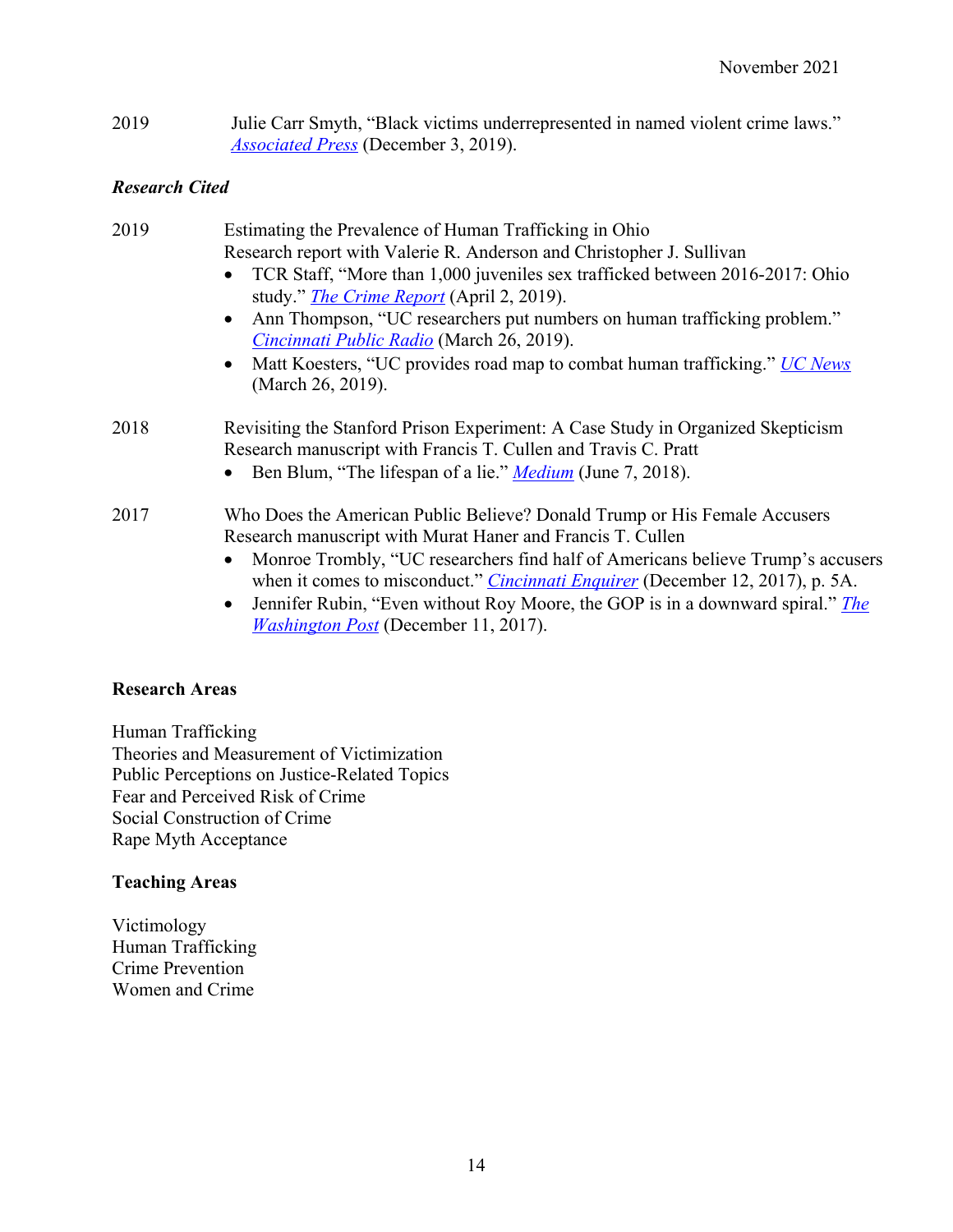# **Teaching Experience**

*Instructor,* Criminal Courts (doctoral) *Instructor,* Victimology (graduate/undergraduate) *Instructor*, Women, Crime and Justice (undergraduate)

- 2015–2017 *School of Criminal Justice, University of Cincinnati Instructor,* Women and Crime (undergraduate) *Teaching Assistant,* Crime Prevention (undergraduate)
- 2011–2012 *Department of Psychological Science, Ball State University Teaching Assistant*, Cognitive Psychology (undergraduate)

# **Professional and Community Service**

### *Journal Reviewer*

| Journal of Criminal Justice                  |
|----------------------------------------------|
| Journal of Experimental Criminology          |
| Journal of Human Trafficking                 |
| Journal of Immigrant and Refugee Studies     |
| Journal of Interpersonal Violence            |
| Journal of Research in Crime and Delinguency |
| Journal of School Violence                   |
| <b>Justice Evaluation Journal</b>            |
| Justice Quarterly                            |
| Pakistan Journal of Criminology              |
| Psychology, Public Policy, and Law           |
| Sociology Compass                            |
| Victims & Offenders                          |
| Violence and Victims                         |
| Youth Violence and Juvenile Justice          |
|                                              |

# *Grant Proposal Reviewer*

Office on Violence Against Women, U.S. Department of Justice Doctoral Student Research Grant, University of Cincinnati

# *Book Reviews*

Routledge Rowman & Littlefield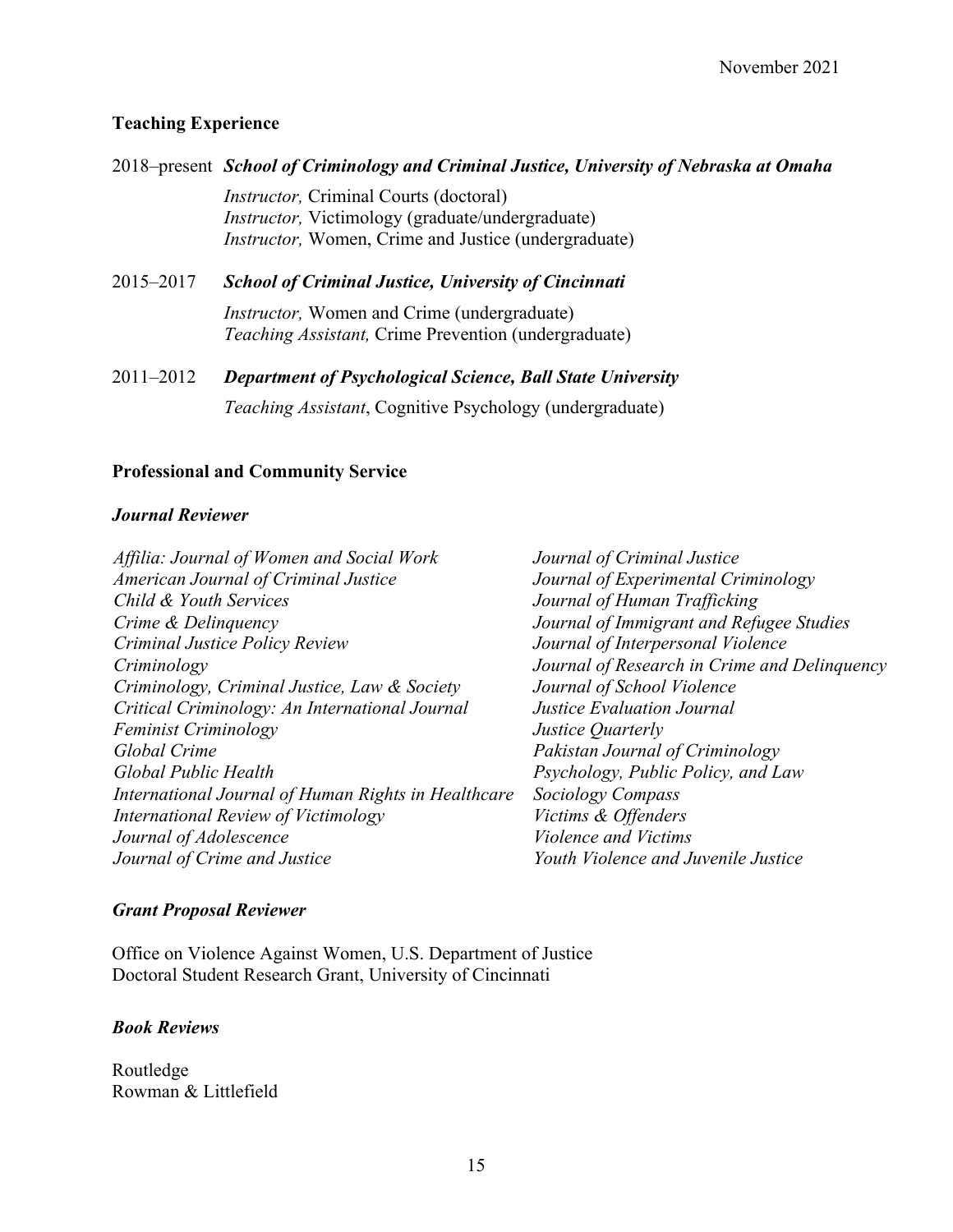Sage Wiley

## *Editorial Board Member*

2019–present *Victims & Offenders*. Term: August 2019 to present.

2018–present *The Haryana Police Journal*. Term: August 2018 to present.

# *Conference Organization*

- 2021 *Sub-Area Chair,* Human Trafficking. Annual meeting of the American Society of Criminology, Chicago, IL. Term: March 2021 to November 2021.
- 2015 *Graduate Assistant* to Christopher J. Sullivan & Jean M. McGloin, Program Chairs for the annual meeting of the American Society of Criminology, Washington, DC. Term: March 2015 to November 2015.

#### *Conference Participation*

| 2021                | Discussant, Advancing Perspectives on Criminal Justice Responses to Human<br><i>Trafficking.</i> Annual meeting of the American Society of Criminology,<br>November, Chicago, IL.            |
|---------------------|----------------------------------------------------------------------------------------------------------------------------------------------------------------------------------------------|
| 2021                | Thematic Panel Organizer/Chair, Contemporary Issues in Human Trafficking<br><i>Research.</i> Annual meeting of the American Society of Criminology, November,<br>Chicago, IL.                |
| 2020<br>(cancelled) | Thematic Panel Organizer/Chair, Contemporary Issues in Human Trafficking.<br>Annual meeting of the American Society of Criminology [cancelled due to<br>COVID-19], November, Washington, DC. |
| 2017                | Session Chair, Victimization of Youth. Annual meeting of the American Society<br>of Criminology, November, Philadelphia, PA.                                                                 |
| 2016                | Session Chair, Racialization of Offenders and Victims. Annual meeting of the<br>American Society of Criminology, November, New Orleans, LA.                                                  |

# *External Committees*

| 2021 | <i>Committee Member, Nominations and Elections, Division of Victimology</i><br>(American Society of Criminology). Term: March 2021 to November 2021.                                  |
|------|---------------------------------------------------------------------------------------------------------------------------------------------------------------------------------------|
| 2020 | <i>Committee Member</i> , Larry J. Siegel Graduate Fellowship for Victimology<br>Studies, Division of Victimology (American Society of Criminology). Term:<br>March 2020 to May 2020. |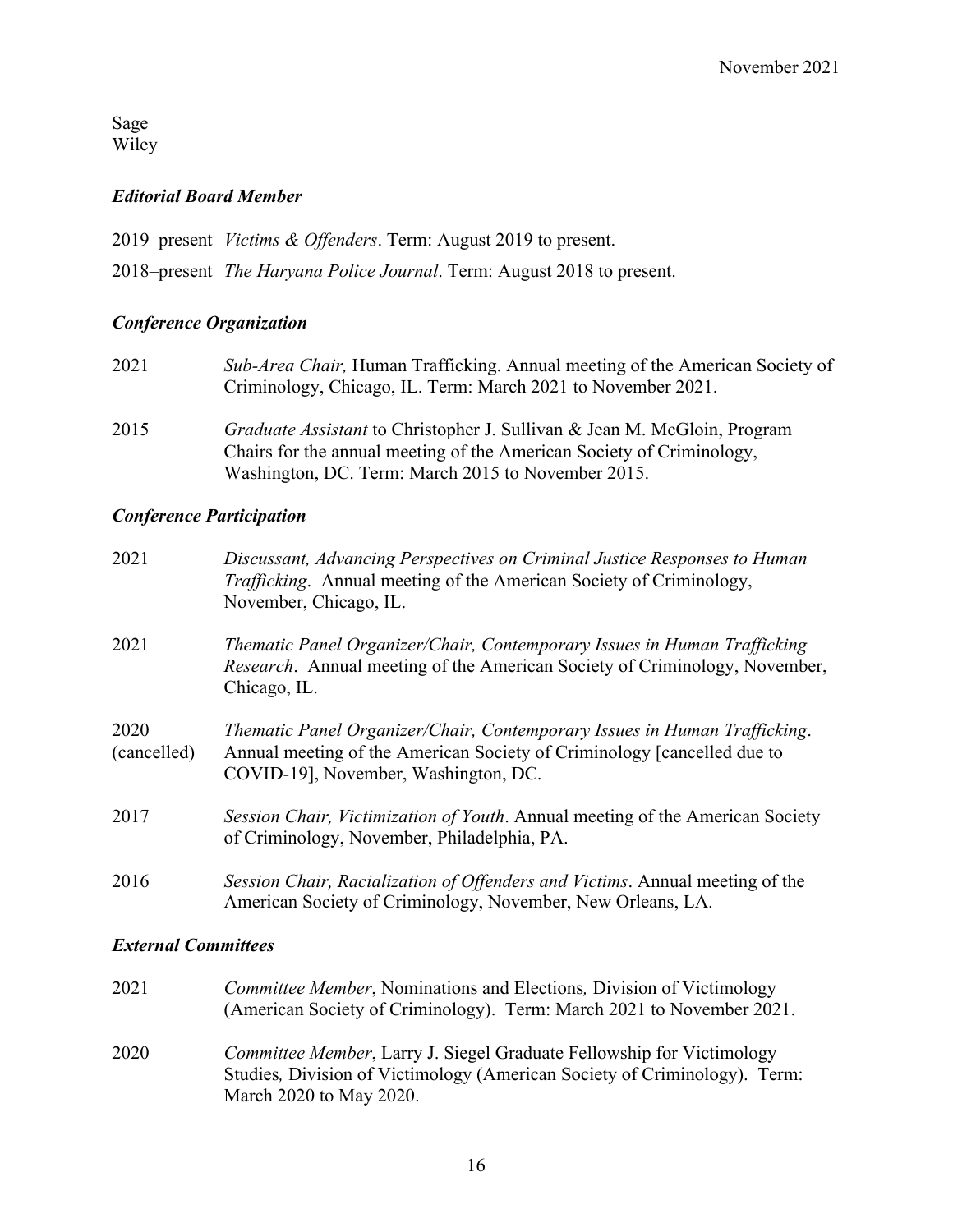| 2019 | Committee Member, Nominations and Elections, Division of Victimology   |
|------|------------------------------------------------------------------------|
|      | (American Society of Criminology). Term: August 2019 to November 2019. |
| 2018 | Committee Member, Nominations and Elections, Division of Victimology   |

#### *School, College, and University Service Activities*

2021–present *Committee Member*, University Honors Committee, College of Public Affairs and Community Service, University of Nebraska at Omaha. Term: January 2021 to present.

(American Society of Criminology). Term: August 2018 to November 2018.

- 2020–present *Committee Member*, Research and Creative Activity, Goldstein Center for Human Rights, University of Nebraska at Omaha. Term: January 2020 to present.
- 2019–present *Committee Member*, Excellence in Teaching Award, College of Public Affairs and Community Service, University of Nebraska at Omaha. Term: August 2019 to present.
- 2019–2020 *Committee Member*, Doctoral Program Committee, SCCJ, University of Nebraska at Omaha. Term: August 2019 to August 2020.
- 2020 *Committee Member*, Faculty Search, SCCJ, University of Nebraska at Omaha. Term: August 2020 to November 2020.
- 2020 *Interviewer*, Interviewed Sam Walker, Ph.D., on police accountability for UNO TV. Goldstein Center for Human Rights, University of Nebraska at Omaha. Term: August 2020.
- 2019 *Presenter,* Rising Star Award (Lt. Sherie Thomas), Annual SCCJ Awards and Recognition Ceremony, University of Nebraska at Omaha. Term: March 2019.
- 2018 *Committee Member*, General Education Quantitative Literacy Outcomes, College of Public Affairs and Community Service, University of Nebraska at Omaha. Term: August 2018 to December 2018.
- 2017–2018 *Committee Member*, CECH Data Community, College of Education, Criminal Justice, and Human Services, University of Cincinnati. Term: November 2017 to May 2018.
- 2017 *Co-Facilitator* (with Sarah Manchak, Ph.D.), Mentoring Training for Social Science Faculty: Self-Efficacy, College of Education, Criminal Justice, and Human Services, University of Cincinnati. Session: December 2017.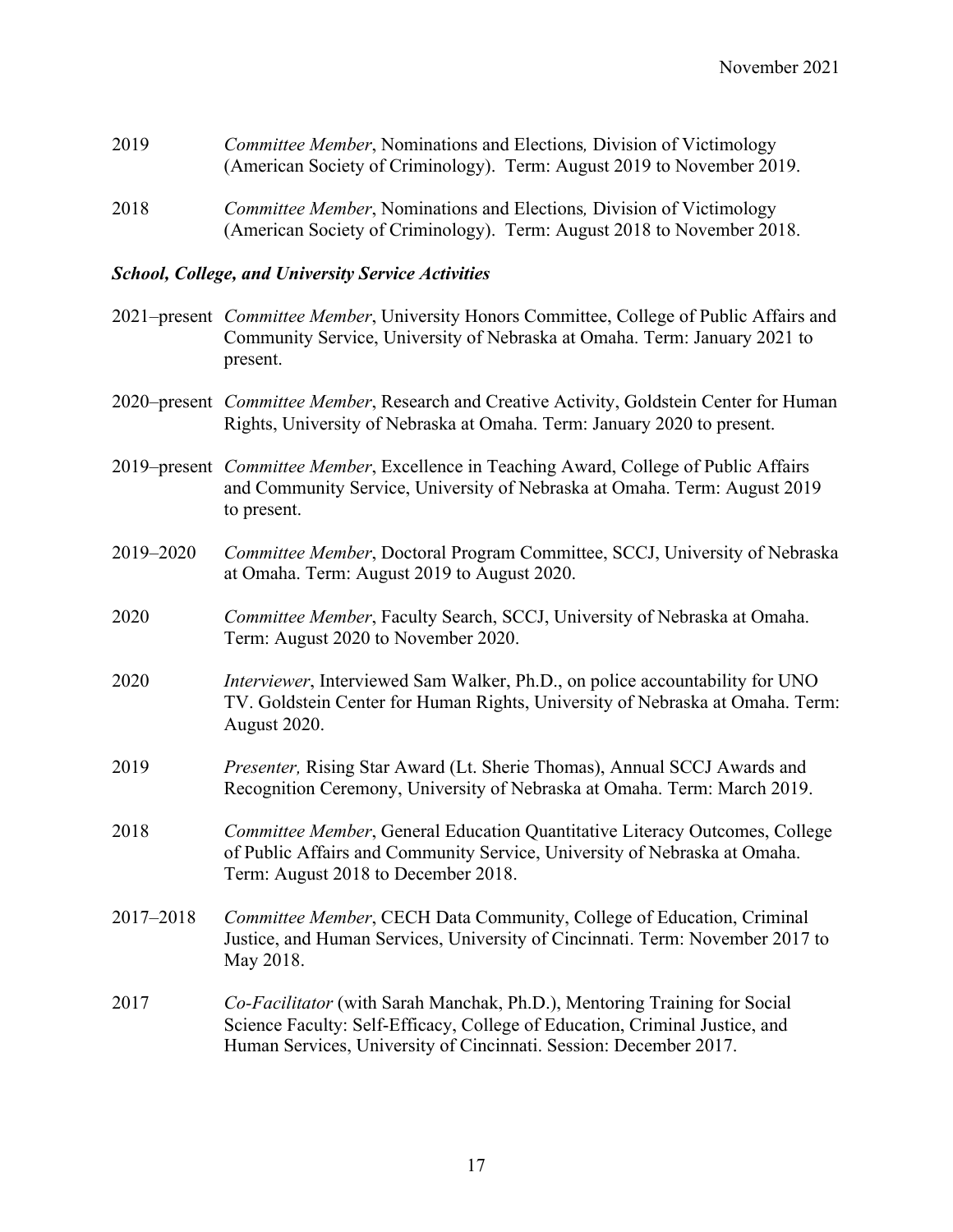2015–2016 *Committee Member*, GRADS, School of Criminal Justice, University of Cincinnati. Term: August 2015 to June 2016.

## *Dissertation and Thesis Committees*

|           | 2021–present Chair (Doctoral student: Amber Krushas), Doctoral Dissertation, SCCJ,<br>University of Nebraska at Omaha. Term: November 2021 to present.             |
|-----------|--------------------------------------------------------------------------------------------------------------------------------------------------------------------|
|           | 2021–present <i>Committee Member</i> (Master's student: Dakota Schroll), Master's Thesis, SCCJ,<br>University of Nebraska at Omaha. Term: October 2021 to present. |
| 2019–2020 | Committee Member (Master's student: Haley Dresser), Master's Thesis, SCCJ,<br>University of Nebraska at Omaha. Term: December 2019 to December 2020.               |
| 2019–2020 | Advisor (Undergraduate student: Morgan McBride), Honors Thesis, SCCJ,<br>University of Nebraska at Omaha. Term: November 2019 to May 2020.                         |

### *Directed Reading and Independent Study*

- 2021–present Directed Reading for Comprehensive Exam Prep (Doctoral student: Amber Krushas, 6 credits), SCCJ, University of Nebraska at Omaha. Term: August 2021 to present.
- 2020 Directed Reading for Comprehensive Exam Prep (Doctoral student: Taylor Claxton, 3 credits), SCCJ, University of Nebraska at Omaha. Term: August 2020 to December 2020.

# *Student Mentorship and Advising*

|      | 2021–present <i>Advisor</i> , graduate assistant (Doctoral student: Sadie Creel). SCCJ,<br>University of Nebraska at Omaha. Term: August 2021 to present.                                                                                       |
|------|-------------------------------------------------------------------------------------------------------------------------------------------------------------------------------------------------------------------------------------------------|
|      | 2020–present Advisor on GRACA grant (Doctoral student: Amber Krushas): Examining<br>student-teacher relationships in the United States: A content analysis approach.<br>SCCJ, University of Nebraska at Omaha. Term: November 2020 to present.  |
|      | 2020–present <i>Advisor</i> on college-funded grant (Master's student: Morgan McBride):<br>Community and network responses for assisting mobile vulnerable populations.<br>SCCJ, University of Nebraska at Omaha. Term: August 2020 to present. |
|      | 2019–present <i>Advisor</i> , graduate assistant on NIJ-funded grant (Doctoral student: Amber<br>Krushas): Expanding the knowledge of child advocacy centers. SCCJ, University<br>of Nebraska at Omaha. Term: August 2019 to present.           |
| 2021 | <i>Advisor</i> on Honors Project (Undergraduate student: Carmella Monico). SCCJ,<br>University of Nebraska at Omaha. Term: January 2021 to May 2021.                                                                                            |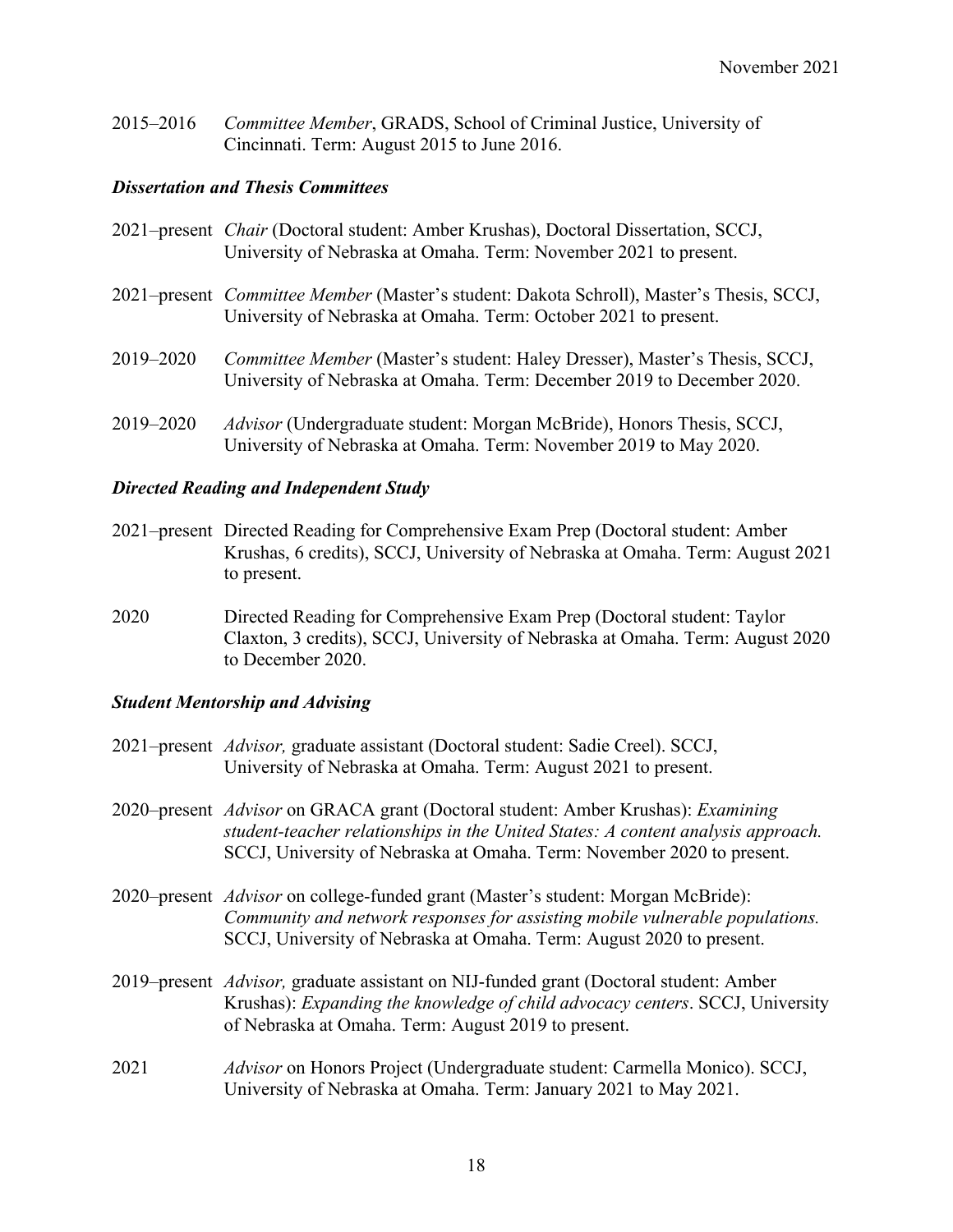| 2018-2020 | Advisor, University of Nebraska-Omaha Against the Trafficking of Humans (UN-<br>OATH; student-led anti-trafficking organization), University of Nebraska at<br>Omaha. Term: December 2018 to September 2020.                                                                                                                         |
|-----------|--------------------------------------------------------------------------------------------------------------------------------------------------------------------------------------------------------------------------------------------------------------------------------------------------------------------------------------|
| 2018-2019 | Advisor, graduate assistant (Doctoral student: Amber Richey). SCCJ,<br>University of Nebraska at Omaha. Term: August 2018 to May 2019.                                                                                                                                                                                               |
| 2019      | Co-Advisor on Senior Capstone Project (with Cristián Doña-Reveco, Ph.D.;<br>Students: Danyele Ysac and Maria Zarazua Espino), Office of Latino/Latin<br>American Studies, University of Nebraska at Omaha. Term: January 2019 to May<br>2019.                                                                                        |
| 2017-2018 | Co-Advisor for undergraduate student worker on the grant: Estimating the<br>prevalence of human trafficking in Ohio (with Valerie Anderson, Ph.D.; Student:<br>Symone Pate), School of Criminal Justice, University of Cincinnati, Cincinnati,<br>OH. Term: October 2017 to December 2018.                                           |
| 2017-2018 | Co-Advisor for Undergraduate Research Experience in Criminal Justice project<br>titled: A systematic review of human trafficking assessments and risk factors (with<br>Valerie Anderson, Ph.D.; Student: Grace Badger), School of Criminal Justice,<br>University of Cincinnati, Cincinnati, OH. Term: September 2017 to April 2018. |
| 2015-2016 | Mentor for Undergraduate Research Experience in Criminal Justice project titled:<br>Uncovering the trends of modern day U.S. slavery (Student: Emily Ramirez),<br>School of Criminal Justice, University of Cincinnati, Cincinnati, OH. Term:<br>September 2015 to April 2016.                                                       |
| 2015      | Mentor for Master's Demonstration Project titled: Field of dreams or field of<br>delinquency? Assessing the impact of participating in sports (Student: Milton<br>Ross), School of Criminal Justice, University of Cincinnati, Cincinnati, OH.<br>Term: January 2015 to June 2015.                                                   |

# *Supervisory Committees*

| 2019–present <i>Chair</i> (Doctoral student: Amber Krushas), SCCJ, University of Nebraska at<br>Omaha. Term: August 2019 to present.               |
|----------------------------------------------------------------------------------------------------------------------------------------------------|
| 2019–present <i>Committee Member</i> (Doctoral student: Sarah Steele), SCCJ, University of<br>Nebraska at Omaha. Term: March 2019 to present.      |
| 2018–present <i>Committee Member</i> (Doctoral student: Brandon Tregle), SCCJ, University of<br>Nebraska at Omaha. Term: December 2018 to present. |
| 2018–present Committee Member (Doctoral student: Nicky Dalbir), SCCJ, University of<br>Nebraska at Omaha. Term: September 2018 to present.         |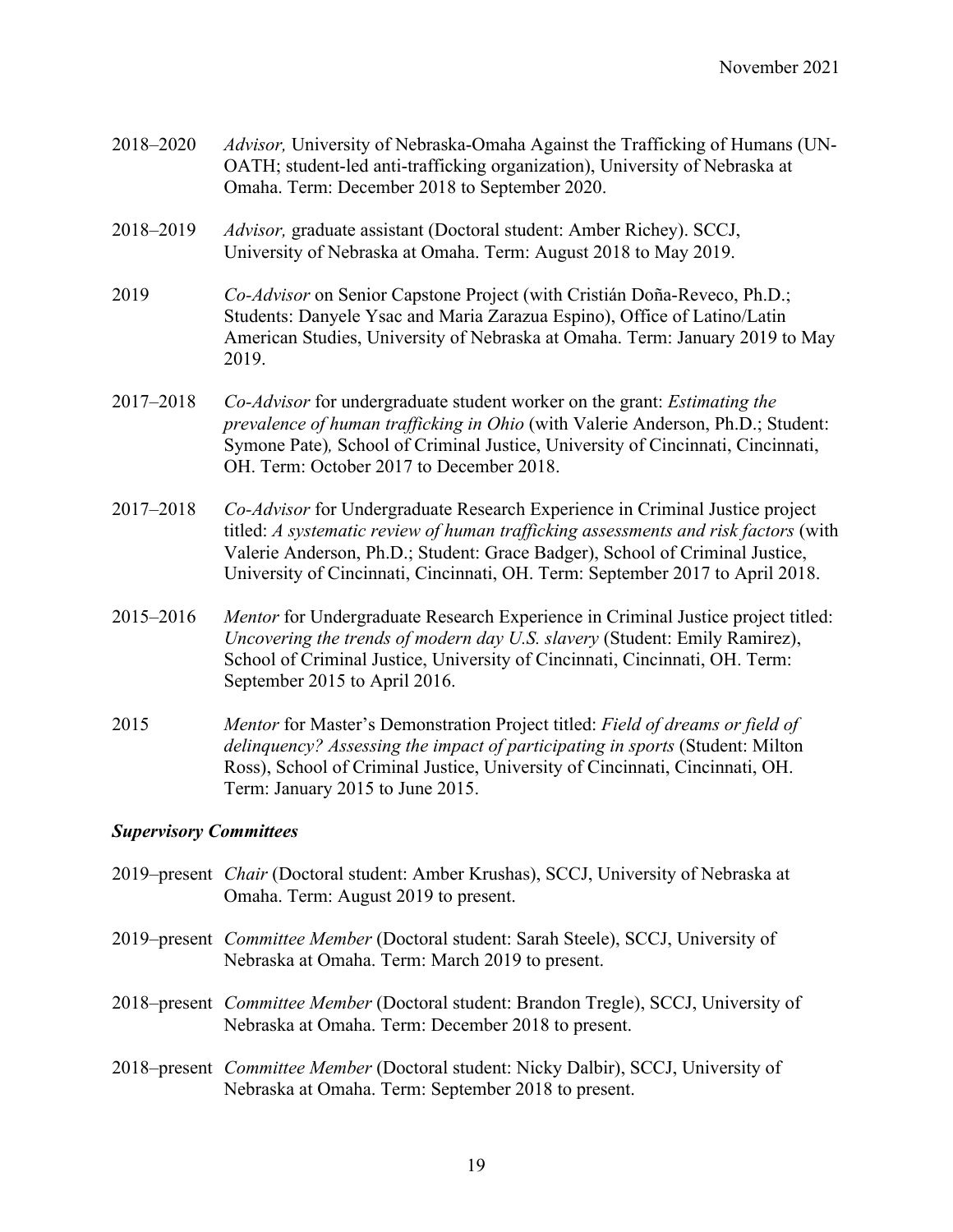2019–2020 *Chair* (Doctoral student: Amber Richey), SCCJ, University of Nebraska at Omaha. Term: March 2019 to May 2020.

#### *Community Consultations*

- 2019–present Grand Island Area Coalition on Trafficking (Grand Island, NE), Review of training on labor trafficking for community awareness; provided feedback on the development of a pre-/post-test for the training. Term: May 2019 to present.
- 2019 The Medication Learning Company (Online), Review continuing education and training for pharmacists and pharmacy technicians on human trafficking. Term: September 2019.
- 2018 Nebraska Attorney General's Office (Lincoln, NE), Review of literature on John Schools to address buyers of commercial sex in the state. Term: July 2018.

#### **Clinical Experience**

- 2012–2014 *Clinical Research Specialist,* Indiana University Psychotic Disorders Program (IUPDP), Indiana University-Purdue University Indianapolis, Department of Psychiatry, Indianapolis, IN. Term: July 2012 to July 2014.
- 2011–2012 *Counseling Intern* (Sex Offender Treatment), Indianapolis Counseling Center, Indianapolis, IN. Term: May 2011 to April 2012.

#### **Relevant Workshops, Trainings, and Specialized Forums**

| 2020 | The Evaluators' Institute (TEI), Evaluability Assessment (Rockville, MD).<br>Presented by the TEI. Date: March 6-7, 2020.                                   |
|------|-------------------------------------------------------------------------------------------------------------------------------------------------------------|
| 2019 | The International Conference on Human Trafficking Research (Omaha, NE).<br>Presented by the Human Trafficking Initiative. Date: May 2019.                   |
| 2019 | Safe Space Workshop and Ally Program (Omaha, NE). Presented by the Gender<br>and Sexuality Resource Center. Date: January 31, 2019.                         |
| 2018 | QPR Suicide Prevention Gatekeeper Program (Omaha, NE). Presented by the 14 <sup>th</sup><br>Annual Crime Victims' Rights Conference. Date: August 16, 2018. |
| 2017 | Protecting the Victims of Domestic Minor Sex Trafficking (Online Webinar)<br>Training). Presented by The Justice Clearinghouse. Date: April 5, 2017.        |